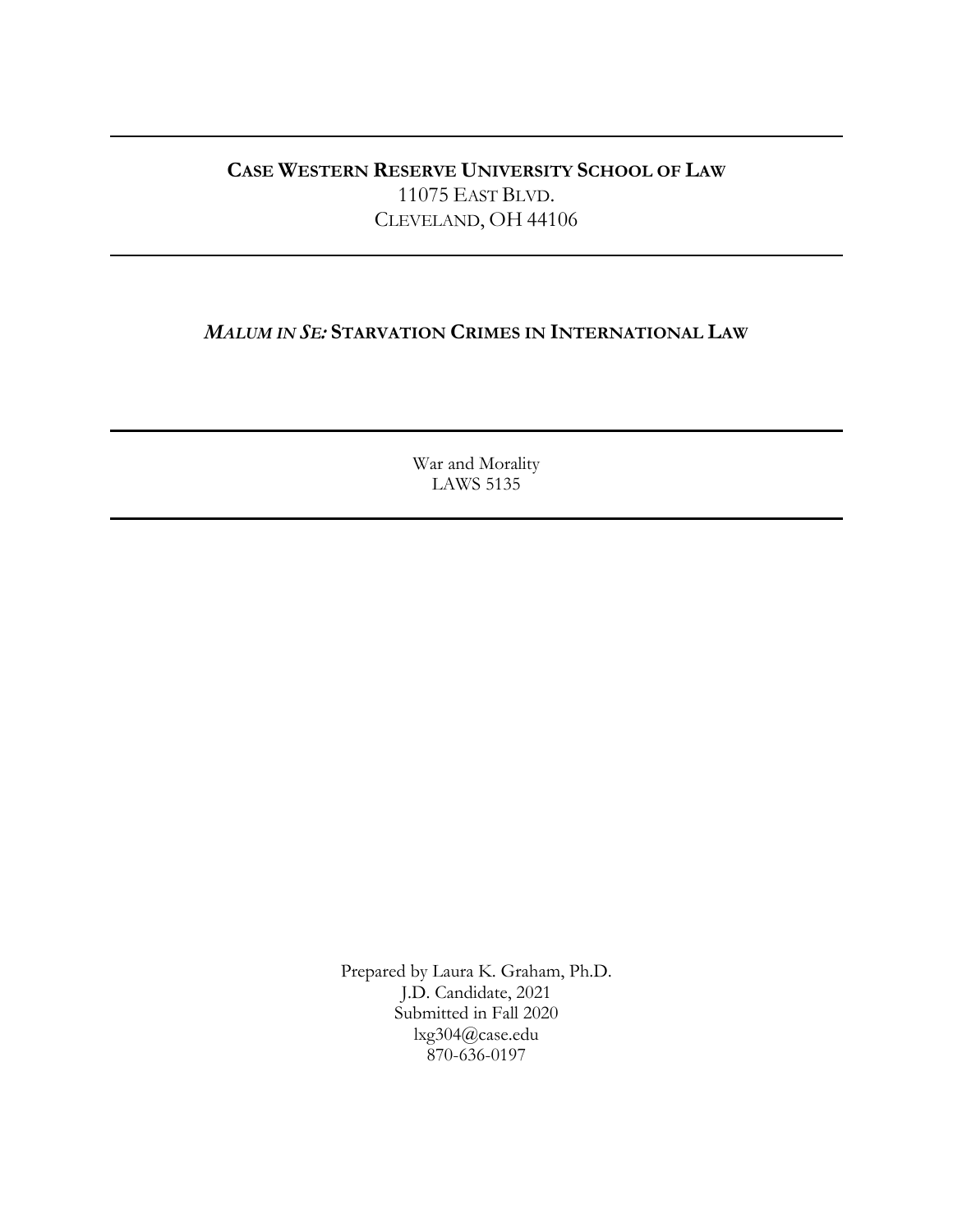Starvation has been used as a method of warfare since time immemorial. Yet, despite developments in the laws of armed conflict ("LOAC") over the past 150 years aimed at the prohibition of starvation of civilians during war, the use of starvation as a method of warfare persists in armed conflicts. This is because belligerents have two lawful means with which to use starvation: (1) siege warfare and (2) blockades aimed at cutting off supplies to the enemy. In this paper, I will argue that even where belligerents employ starvation warfare under the color of international humanitarian law ("IHL"), such tactics are never morally justified and should be absolutely prohibited because starvation is *malum in se* – i.e., starvation is an innately immoral act, regardless of whether IHL strictly prohibits it. This is so because when used as a weapon of war, starvation violates the *jus in bello* principles of distinction, proportionality, necessity, and superfluous injury.

In Part I, I examine the historical IHL and international criminal law ("ICL") developments of prohibitions – or rather permissions – on the use of starvation during armed conflicts beginning with the Lieber Code of 1863 and ending with the 2019 amendment to the Rome Statute prohibiting starvation in non-international armed conflicts and defining it as war crime. In Part II, I present my arguments that starvation is *malum in se* because it violates the *jus in bello* principles of distinction, proportionality, necessity, and superfluous injury. In Part III, I present two case studies – one historical and one contemporary – where starvation has been used as a weapon of war. I first present the Nazi Hunger Plan to highlight the immoral position of using starvation against the enemy. Then, I present the contemporary case of Yemen's civil war where 13 million people are atrisk of starving or dying from starvation-related disease because of the Saudi-led Coalition's attacks on agriculture, water, and objects indispensable to survival ("OIS"). These case studies demonstrate that even under the color of law, using hunger as a weapon of war is *malum in se* and should be absolutely prohibited and punished under international law. Finally, I conclude by advocating for stricter prohibitions on starvation under international law with some strategies for pursuing this aim.

1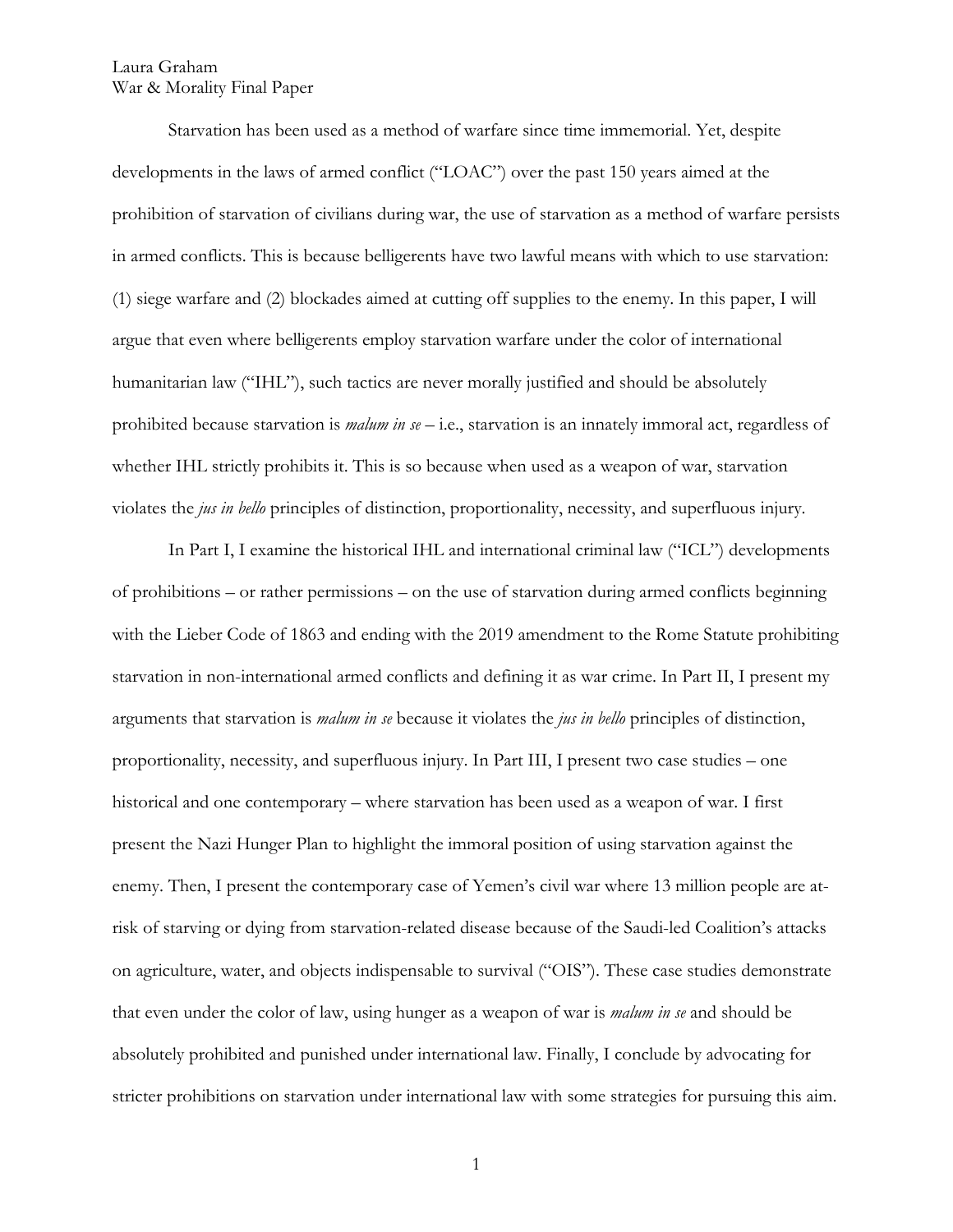#### **Part I. Historical Developments on Prohibitions of Starvation as a Method of Warfare**

The laws of war – *jus in bello* or international humanitarian law – govern the conduct of parties to an armed conflict and what military tactics are permissible in a just war.<sup>1</sup> Among the core humanitarian rules of warfare in the 19th and 20th centuries were the principles of military necessity and proportionality – the idea that parties to an armed conflict may undertake an attack when it is actually necessary to accomplish a legitimate military purpose, but it must be balanced with the principle of proportionality to minimize civilian harm.2 Oppenheim's treatise *International Law* describes the first and second principles of the laws of war – necessity and humanity – as a contradiction that must be reconciled.<sup>3</sup> International humanitarian law, in the form of regulations and conventions, thus developed to reconcile the necessities of war with the principle of humanity.

Prohibitions on *unnecessary* use of starvation as a method of warfare can be traced back to the 1863 Lieber Code, which acknowledges that starvation of the enemy is permissible to hasten capitulation, but that civilian casualties must meet the IHL principles of necessity and proportionality – i.e. civilian deaths must be necessary and proportionate to a legitimate military objective, such as bringing an end to war.4 Developed for the U.S. Union Army during the Civil War, the Lieber Code provides:

War is not carried on by arms alone. It is lawful to starve the hostile belligerent, armed or unarmed, so that it leads to the speedier subjection of the enemy. When a commander of a besieged place expels the

<sup>1</sup> International humanitarian law is generally regarded as having developed after Henry Durant witnessed the 1859 Battle of Solferino and established the Red Cross movement. The Lieber Code is considered the first example of a codification of the laws of war. However, the laws of war and international humanitarian law, though often used interchangeably, are actually distinct: Geneva law, deriving from the early Geneva Conventions, represent customs of humanitarian principles, whereas Hague law, deriving from the 1899 and 1907 Hague Peace Conferences, represent the conventional rules of the conduct of war. Most legal scholars no longer treat the Hague and Geneva laws as distinct. See AMANDA ALEXANDER, *A Short History of International Humanitarian Law*, 26 EUROPEAN J. OF INT'L L. 109, 112-116 (2015). <sup>2</sup> *See e.g.,* JUDITH GARDAM, *Necessity, Proportionality and the Use of Force by States*, 28-30 (Cambridge University Press 2004 ebook)(explaining that necessity and proportionality had been part of just war theory since the Middle Ages); General Order No. 100 (April 24, 1863) Lieber Code, Instructions for the Government of Armies of the United States in the Field, Arts. 14-16, https://avalon.law.yale.edu/19th\_century/lieber.asp#sec1 [hereinafter, Lieber Code]. <sup>3</sup> *See, e.g.*, L. OPPENHEIM, *International Law: A Treatise*, 84-85 (edited by R.F. Roxburgh (3rd ed., 1921).

<sup>4</sup> Lieber Code, *supra* note 3, at Arts. 17-18.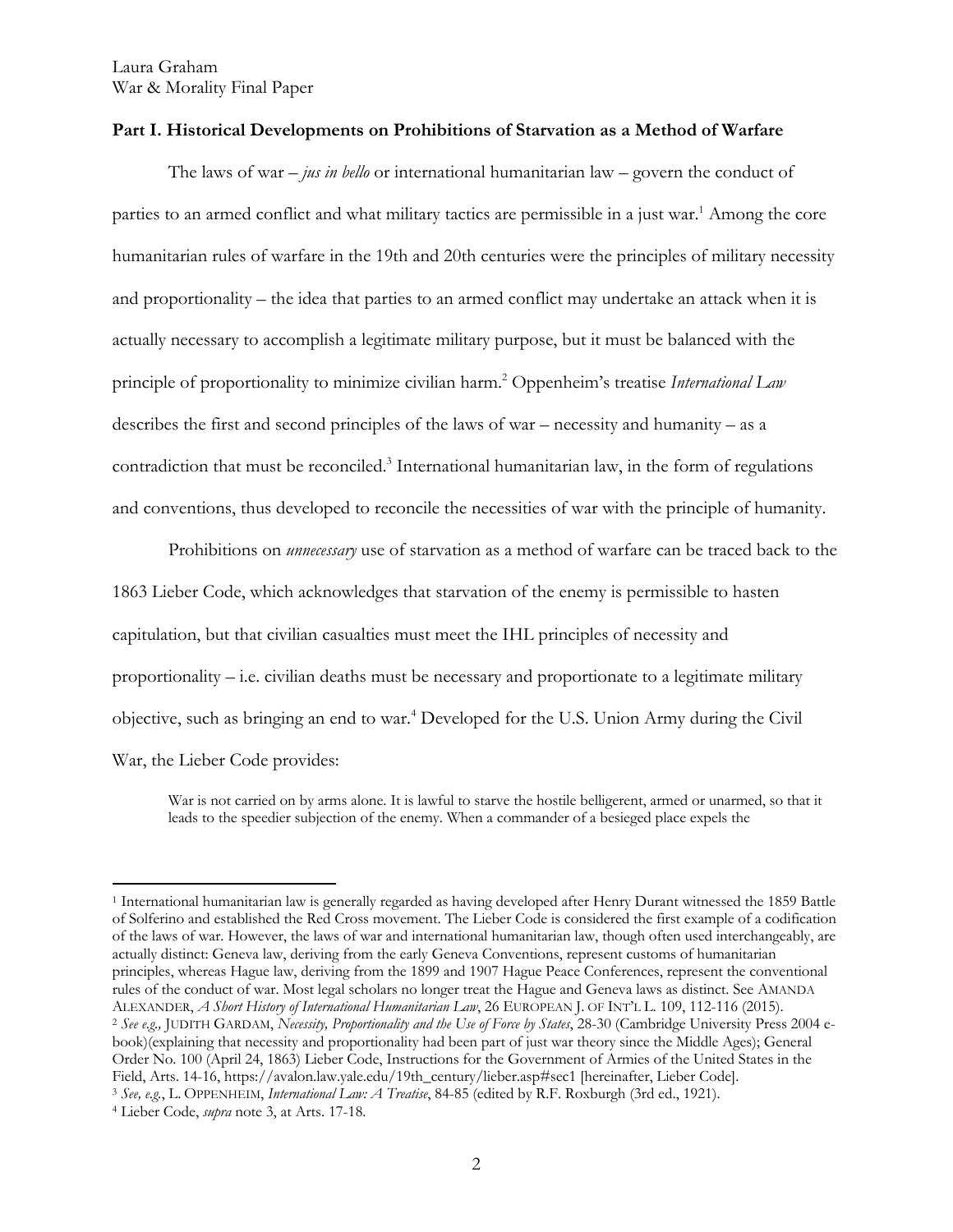noncombatants, in order to lessen the number of those who consume his stock of provisions, *it is lawful, though an extreme measure to drive them back, so as to hasten on the surrender*. 5

Inherent in this code is the military necessity of using starvation in order to hasten capitulation. The use of a siege or blockade must be in pursuit of a legitimate military necessity – in other words, it would not be legitimate to use starvation to punish the enemy, exterminate a population, or pillage the enemy's territory for food and supplies to sustain a prolonged military campaign. Though the Lieber Code does not expressly mention proportionality, Article 18 could be interpreted as providing for proportionality insofar as the purpose of permitting siege warfare is to hasten surrender, therefore limiting the total number of casualties of war. What is lacking in the Lieber Code is the principle of humanity – that suffering of civilians in particular is impermissible and unjust. Thus, it would be too much to proclaim the Lieber Code as the first codification of the prohibition on starvation of civilians, but it could be viewed as the first step towards that end given the conditions of military necessity and proportionality implied in Articles 17-18.

Although no express prohibitions on the use of starvation of civilians existed in the 19th century, the 1899 Hague Convention could be construed to prevent starvation of civilians under the Martens Clause, which prohibits methods of warfare that would shock the public conscience.<sup>6</sup> The Martens Clause, articulated in the preamble of the 1899 Hague Convention II, provides:

Until a more complete code of the laws of war is issued, the High Contracting Parties think it is right to declare that in cases not included in the Regulations adopted by them, *populations and belligerents remain under the protection and empire of the principles of international law*, as they result from the usages established between civilized nations, *from the laws of humanity and the requirements of the public conscience*. 7

<sup>5</sup> Lieber Code, *supra* note 3, at Arts. 17-18 (emphasis added). The Lieber Code's permissions to drive combatants back into a besieged area in order to hasten the defeat of an enemy stands in stark contrast to the modern convention that, whenever possible, civilians and non-combatants must be allowed to leave a besieged area or humanitarian aid must be allowed through the siege for civilians. *See, e.g.,* Protocol Additional to the Geneva Conventions of 12 August 1949, and relating to the Protection of Victims of International Armed Conflicts (Protocol I), 8 June 1977, Arts. 54, 70. <sup>6</sup> The principle of humanity, sometimes referred to as the Martens clause, protects civilians from violations of IHL not expressly covered by treaties. It was introduced by Fyodor Fyodorovich Martens in the preamble of the 1899 Hague Convention. *See* ICRC, *Fundamental Principles of IHL*, https://casebook.icrc.org/glossary/fundamental-principles-ihl. <sup>7</sup> Convention (II) with Respect to the Laws and Customs of War on Land and its annex: Regulations concerning the Laws and Customs of War on Land, The Hague, 29 July 1899, Preamble (emphasis added).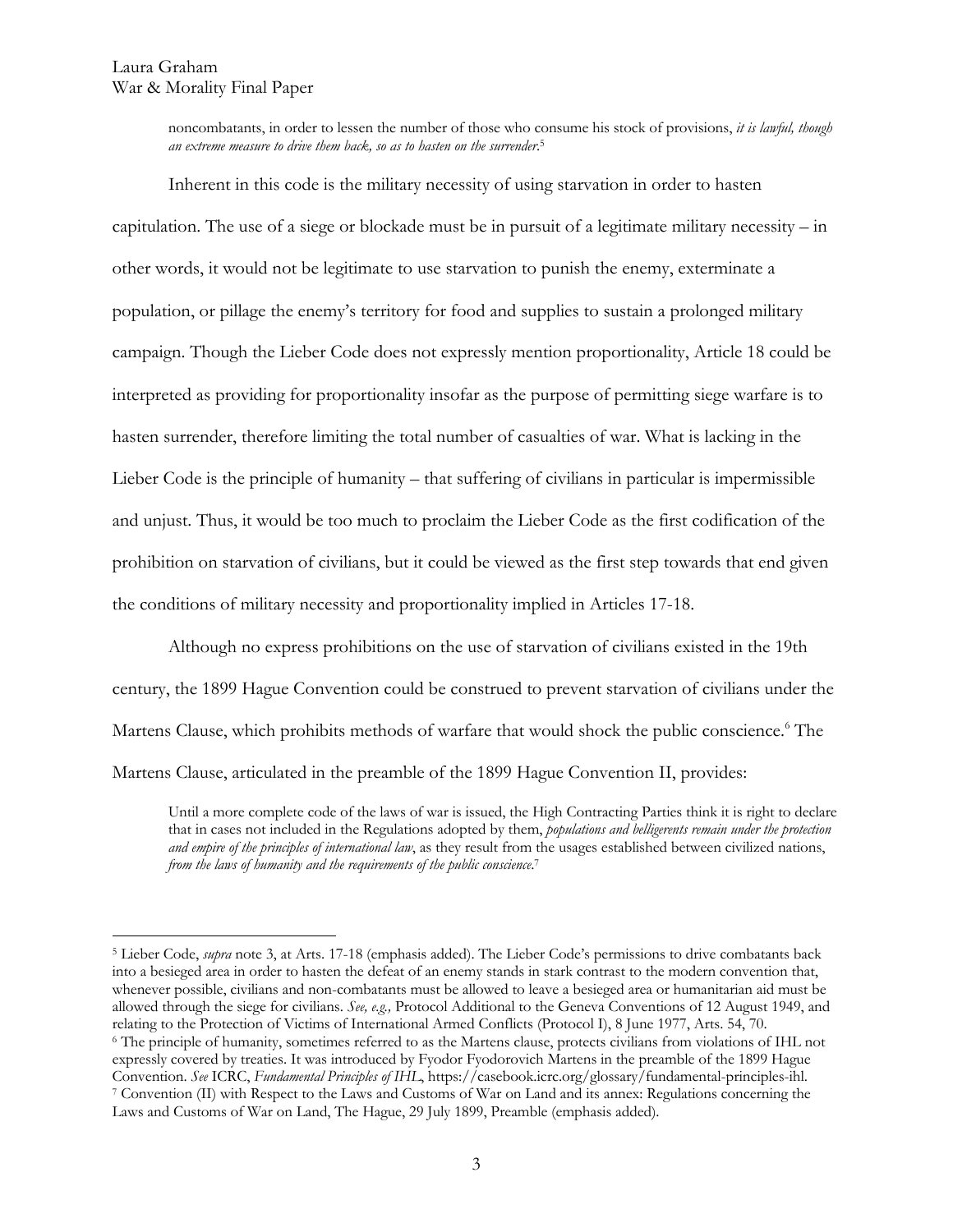The humanity principle is intended to act as a failsafe to prevent belligerents from engaging in anti-humanitarian warfare. It prohibits methods of warfare that are unnecessary for attaining a definite military advantage, $\delta$  and is closely tied to the principle prohibiting weapons that cause superfluous injury.<sup>9</sup> Jean Pictet interpreted the principle of humanity to mean that "[N]oncombatants shall be spared as far as possible."10 A broad interpretation is that even if a treaty or convention does not expressly prohibit an act or conduct of belligerents, that does not mean that the act or conduct is *ipso facto* permitted. Rather, such an act or conduct is subject to the principles of customary international law.11 In the context of starvation, it can be argued that although no treaty or convention expressly prohibited starvation of civilians during WWII, the Martens humanity principle suggests that if the use of starvation as a method of warfare did not meet a legitimate military objective or was not proportionate, then it was not lawful under the customs of the time.

Similarly, the 1907 Hague Convention does not expressly mention starvation as a method of warfare, but does provide that siege warfare, which has the effect of starving civilians and combatants alike, is permissible.<sup>12</sup> The 1907 Hague Convention reemphasized the humanity principle of the Martens Clause, and the principle of necessity.13 Thus, the 1907 Hague Convention could be interpreted as banning a military tactic like the Nazi Hunger Plan, which used starvation as a means of eliminating civilians, rather than bringing an end to war.

<sup>9</sup> Convention (II) with Respect to the Laws and Customs of War on Land and its annex: Regulations concerning the Laws and Customs of War on Land, The Hague, 29 July 1899, Preamble.

<sup>8</sup> E. Kwakwa, *The International Law of Armed Conflict: Personal and Material Fields of Application*, 36 (Kluwer Academic, Dordrecht, 1992).

<sup>10</sup> Jean Pictet, *Development and Principles of International Humanitarian Law*, Martinus Nijhoff and Henry Dunant Institute, 62 (Dordrecht/Geneva, 1985).

<sup>11</sup> Rupert Ticehurst, "The Martens Clause and the Laws of Armed Conflict," International Review of the Red Cross No. 317 (Apr. 30, 1997), https://casebook.icrc.org/glossary/fundamental-principles-ihl.

<sup>12</sup> Articles 27 of the Hague Convention IV places prohibitions on belligerents to attack the sick and wounded during siege warfare, but not civilians specifically, and Article 28 prohibits pillaging of a besieged town or village. *See*  Convention (IV) respecting the Laws and Customs of War on Land and its annex: Regulations concerning the Laws and Customs of War on Land. The Hague, 18 October 1907, Arts. 27-28 [hereinafter, Hague Convention IV]. <sup>13</sup> *Id.* at Preamble.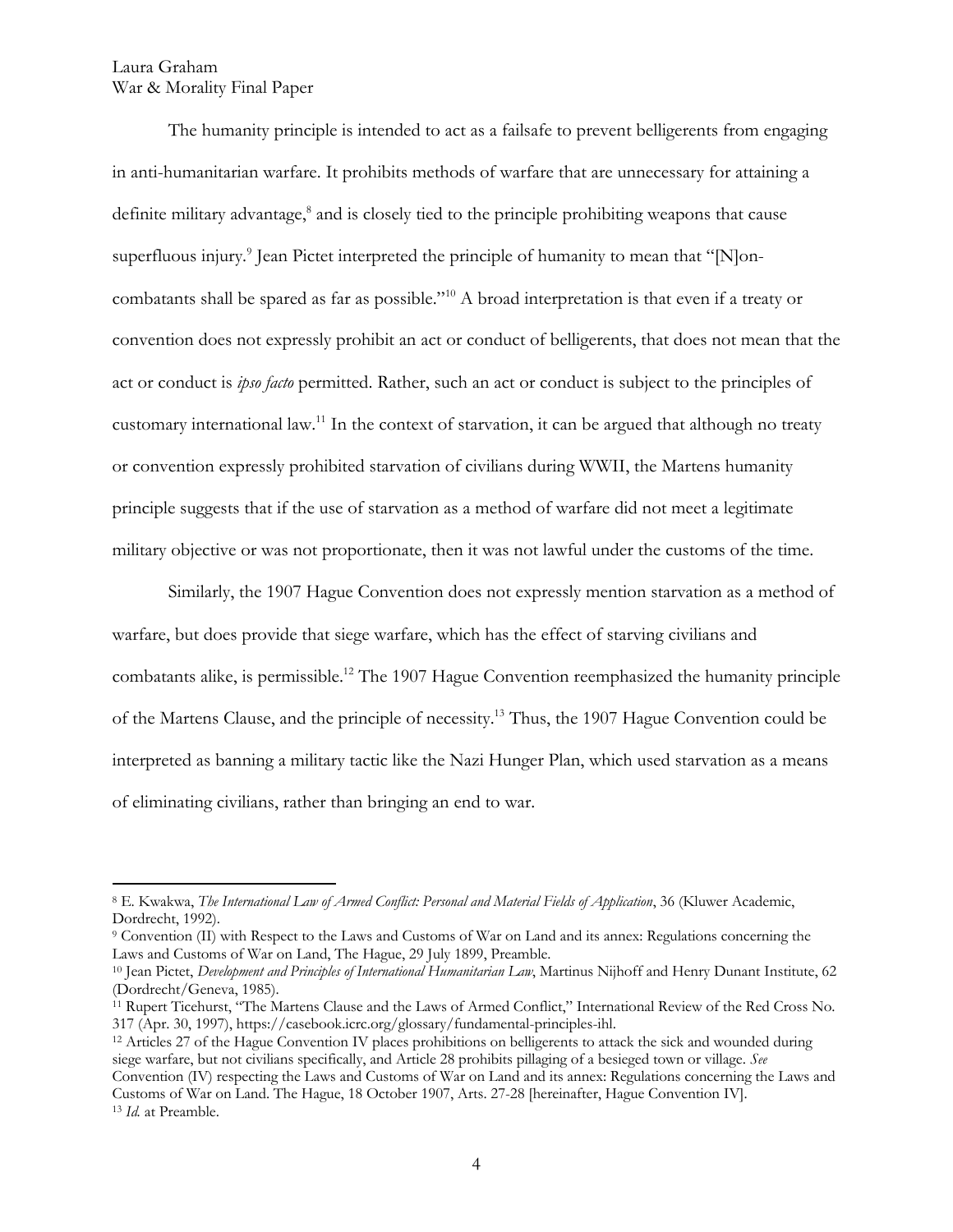The International Military Tribunal at Nuremberg ("IMT-N") declared that the 1907 Hague Convention's rules of war were customary international law in 1939:

The rules of land warfare expressed in the [1907 Hague] Convention undoubtedly represented an advance over existing international law at the time of their adoption . . . but by 1939 these rules . . . were recognized by all civilized nations and were regarded as being declaratory of the laws and customs of war.14

However, despite the fact that the 1907 Hague Convention prohibits belligerents from causing unnecessary suffering and destruction of property,<sup>15</sup> the IMT-N did not charge Nazi perpetrators with the crime of starvation for the Hunger Plan. The IMT-N did, however, charge Field Marshal Wilhelm von Leeb for the Siege of Leningrad in the High Command trial. As the name suggests, the High Command trial was the trial of 12 Nazi high commanding officers for their alleged war crimes and crimes against peace during WWII; von Leeb's trial was for his role in the invasion of the Soviet Union during Operation Barbarossa. The IMT-N ultimately determined that although starvation by siege was egregious, it was nevertheless lawful:

A belligerent commander may lawfully lay siege to a place controlled by the enemy and endeavor by a process of isolation to cause its surrender. The propriety of attempting to reduce it by starvation is not questioned. It is said that if the commander of a besieged place expels the noncombatants, in order to lessen the number of those who consume his stock of provisions, it is lawful, though an extreme measure, to drive them back so as to hasten surrender. . . . Hence the cutting off every source of sustenance from without is deemed legitimate . . . . We might wish the law were otherwise, but we must administer it as we find it. Consequently, we hold no criminality attached on this charge.16

Indeed, state practice would suggest that the major parties to WWII, with the exception of the Soviet Union, all believed that starvation for the purpose of causing the enemy to capitulate was a legitimate and legal method of warfare. For example, the U.S. and U.K. used blockades of food supplies to Germany, German-Occupied Territory, and Japan; the U.S. even named its blockade of Japanese harbors "Operation Starvation."17 Thus, starvation caused by sieges and blockades during WWII was not *ipso facto* prohibited under international law. However, even though starvation was

<sup>14</sup> International Military Tribunal at Nuremberg, reprinted in 41 AJIL 248-249 (1947).

<sup>15</sup> Hague Convention IV, *supra* note 12, at Art. 23.

<sup>16</sup> Trials of War Criminals before the Nuernberg Military Tribunals Under Control Council Law No. 10, Nuernberg, October 1946-April 1949, Vol. XI, 563 (U.S. Government Printing Office, Washington, D.C., 1950).

<sup>17</sup> ALEX DE WAAL, *Mass Starvation: The History and Future of Famine*, 127-28 (2018).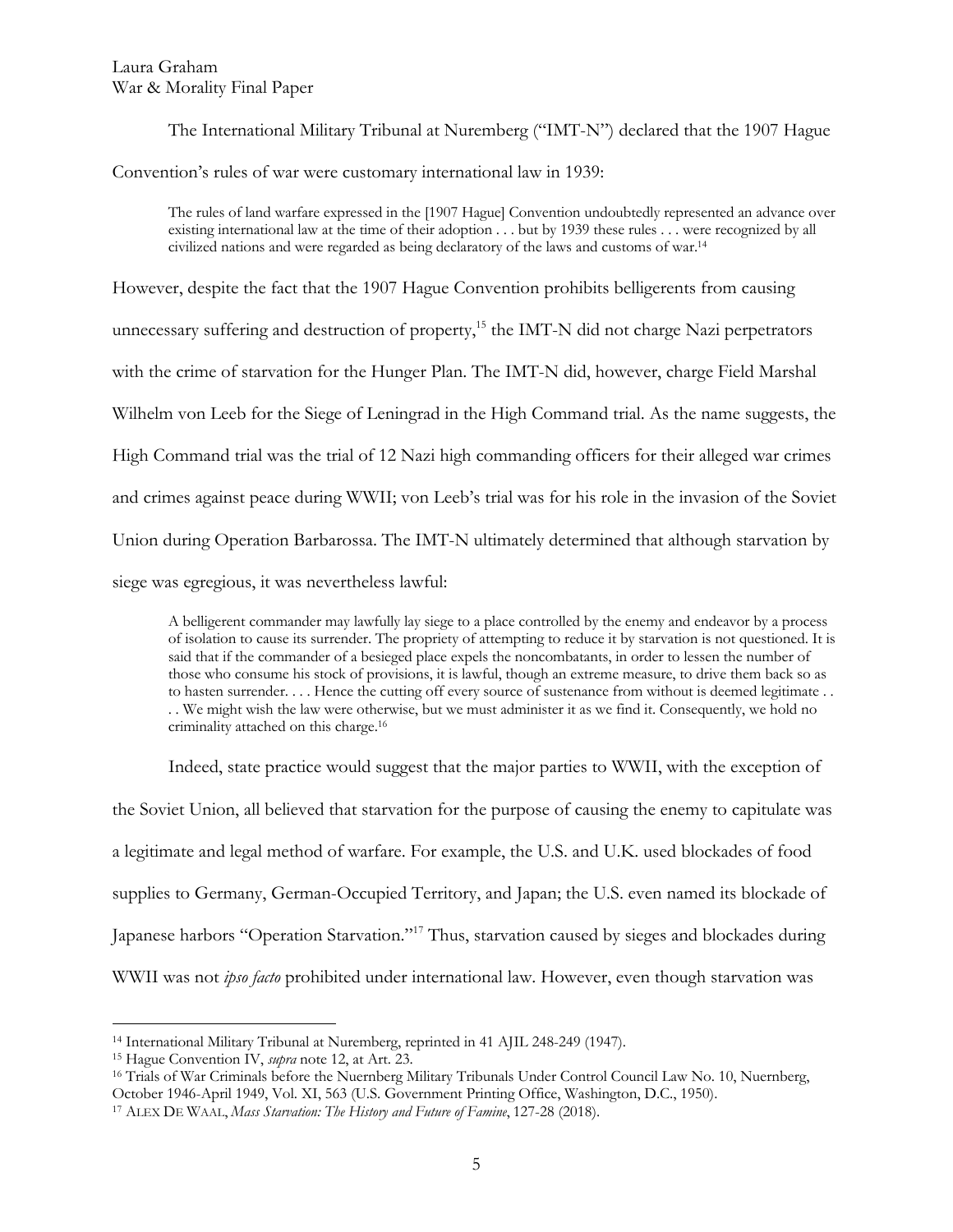not strictly prohibited during WWII, that does not establish that the use of starvation during the war complied with the principles of military necessity, proportionality, distinction, or humanity.

The horrors of WWII led to two significant developments in international law: the 1948 Genocide Convention and 1949 Geneva Convention for Treatment of Civilians – both of which expressly prohibit starvation of civilians.<sup>18</sup> The Genocide Convention prohibits "Deliberately inflicting on the group conditions of life calculated to bring about its physical destruction in whole or in part."19 Starvation undoubtedly meets this criterion. More recently, the 1977 Additional Protocols to the Geneva Conventions provide detailed explanation of permissions and prohibitions on sieges, blockades, attacks on OIS, and humanitarian aid;<sup>20</sup> and the 1998 Rome Statute<sup>21</sup> and 2019 Amendments criminalize starvation as a method of warfare during both international and noninternational armed conflicts.<sup>22</sup> Specifically, Article 54 of Additional Protocol I and Article 14 of Additional Protocol II prohibit attacks on OIS and starvation of civilians, while Article 70 of Additional Protocol I requires uninhibited flow of humanitarian aid.<sup>23</sup> While starvation of civilians is strictly prohibited under Article 54, sieges and blockades are lawful exceptions to the prohibitions on starvation, so long as the attack complies with the principles of military necessity, distinction, and proportionality, and the attack does not deprive civilians of adequate food or water, or force civilians to leave due to inadequate food or water.<sup>24</sup> Finally, the Rome Statute of the International Criminal

<sup>20</sup> Protocol Additional to the Geneva Conventions of 12 August 1949 and Relating to the Protection of Victims of International Armed Conflicts (Protocol I), June 8, 1977, 1125 U.N.T.S. 3, at Art. 54(1) [hereinafter, Protocol I]; Protocol Additional to the Geneva Conventions of 12 August 1949, and relating to the Protection of Victims of Non-International Armed Conflict, June 8, 1977, 1125 U.N.T.S. 609, at Arts. 14, 69-70 [hereinafter, Protocol II].

<sup>18</sup> Convention on the Prevention and Punishment of the Crime of Genocide, 9 December 1948, 78 U.N.T.S. 277, Art. II(c); Geneva Convention relative to the protection of civilian persons in time of war, Geneva 8 December 1949. <sup>19</sup> *Id.*

<sup>21</sup> Rome Statute of the International Criminal Court, Art. 8(2)(b)(xxv), 17 July 1998, UN Doc. A/CONF. 183/9, 2187 U.N.T.S. 9 [hereinafter, Rome Statute].

<sup>22</sup> International Criminal Court Assembly of State Parties, Report of the Working Group on Amendments, Eighteenth session, 2-7 December 2019, 7-9, ICC-ASP/18/32 (Dec. 3, 2019), https://asp.icc-

cpi.int/iccdocs/asp\_docs/ASP18/ICC-ASP-18-32-ENG.pdf.

<sup>23</sup> Protocol I, *supra* note 20, at arts. 54(1) & 70; Protocol II, *supra* note 20, at art. 14.

<sup>24</sup> *Id.* at Additional Protocol I, art. 54(3).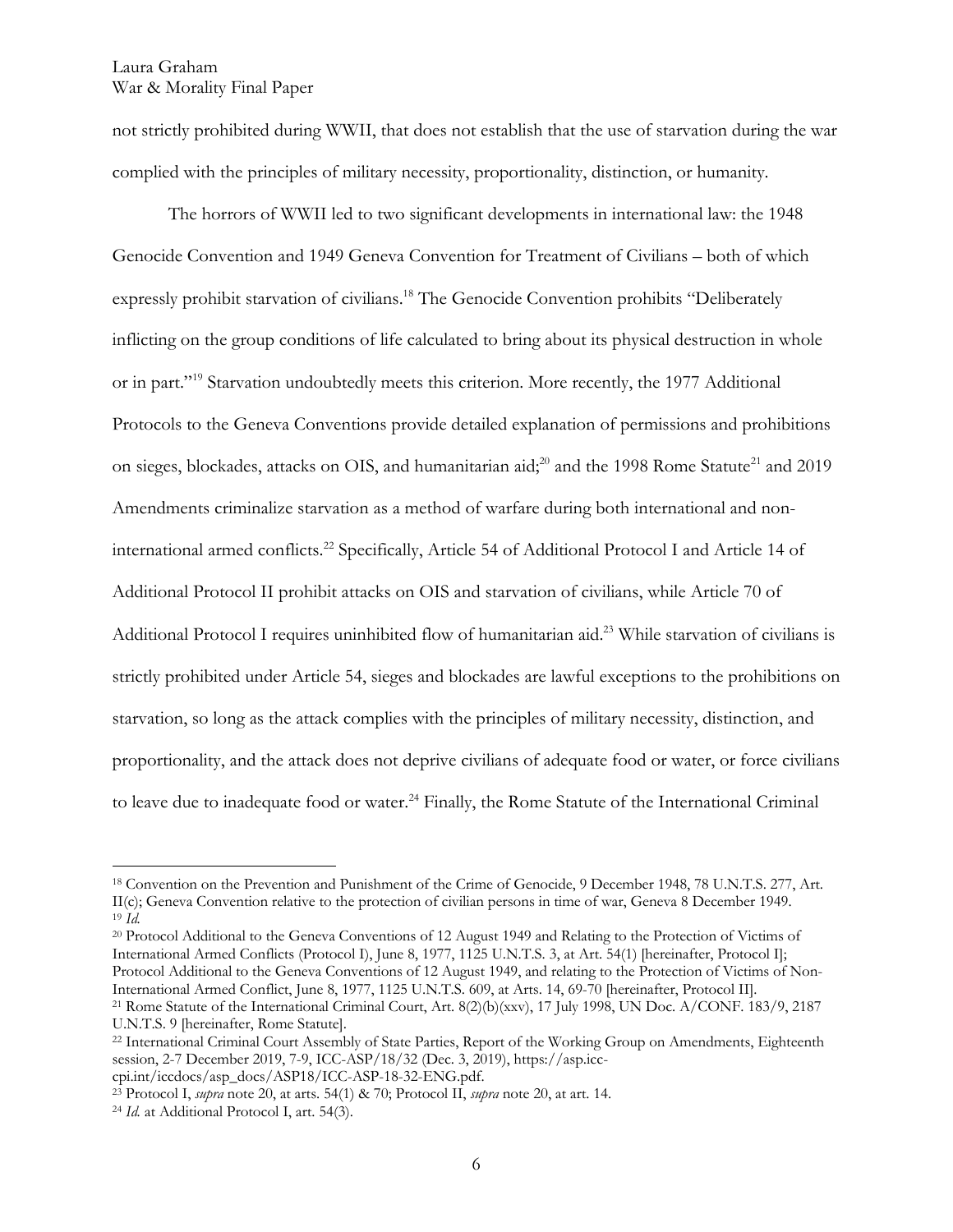Court ("ICC") criminalizes starvation as a war crime when the perpetrator intends to cause starvation of civilians as a method of warfare, deprives civilians of OIS, or willfully impedes relief supplies. $25$ 

Although the law has evolved to enforce greater restrictions on methods of war that would lead to starvation, currently IHL, ICL, and custom stop short of an absolute ban on the use of starvation as a weapon of war. Thus, any change in the law or custom must come as a result of progressive development. As I will lay out below, starvation should be absolutely banned under international law because it is *malum in se*. I will also apply the Doctrine of Double Effect ("DDE") to some of the arguments that follow. DDE is a philosophical exercise that explains the permissibility of a harmful action, such as starvation of civilians, as a consequence of promoting some good intention, such as bringing an end to a protracted war. In order for an action to be morally permissible under DDE, four conditions must be satisfied:

- 1. The action must be morally good or morally indifferent;
- 2. The intention of the agent must be to bring about the good effect and not the bad one. If the agent could attain the good effect without the bad effect, then that is what is required;
- 3. The good effect must be produced directly by the action, not by the bad effect (i.e., it is not permitted to use a bad means to achieve a good end);
- 4. The good effect must be sufficiently desirable to compensate for allowing the bad effect (i.e. the good that is achieved must be proportional to the bad that is allowed).<sup>26</sup>

A campaign of starvation clearly fails the first condition because starvation is never morally good or morally indifferent. Even if the tactic of a blockade could be viewed as morally indifferent, if the effect of the blockade is to cause starvation, then the blockade fails the third condition because a bad effect (e.g., starvation) must never be used to achieve a good end (e.g., preventing weapons from entering enemy hands).

<sup>25</sup> Rome Statute, *supra* note 21, at art. 8(2)(b)(xxv)("Intentionally using starvation as a method of warfare by depriving civilians of objects indispensable to their survival, including willfully impeding relief supplies as provided for under the Geneva Conventions."); See also Elements of Crimes, International Criminal Court (2001), at art. 8(2)(b)(xxv), https://www.icc-cpi.int/nr/rdonlyres/336923d8-a6ad-40ec-ad7b-45bf9de73d56/0/elementsofcrimeseng.pdf. <sup>26</sup> STEPHEN COLEMAN, *Military Ethics: An Introduction with Case Studies*, 22 (Oxford University Press 2012).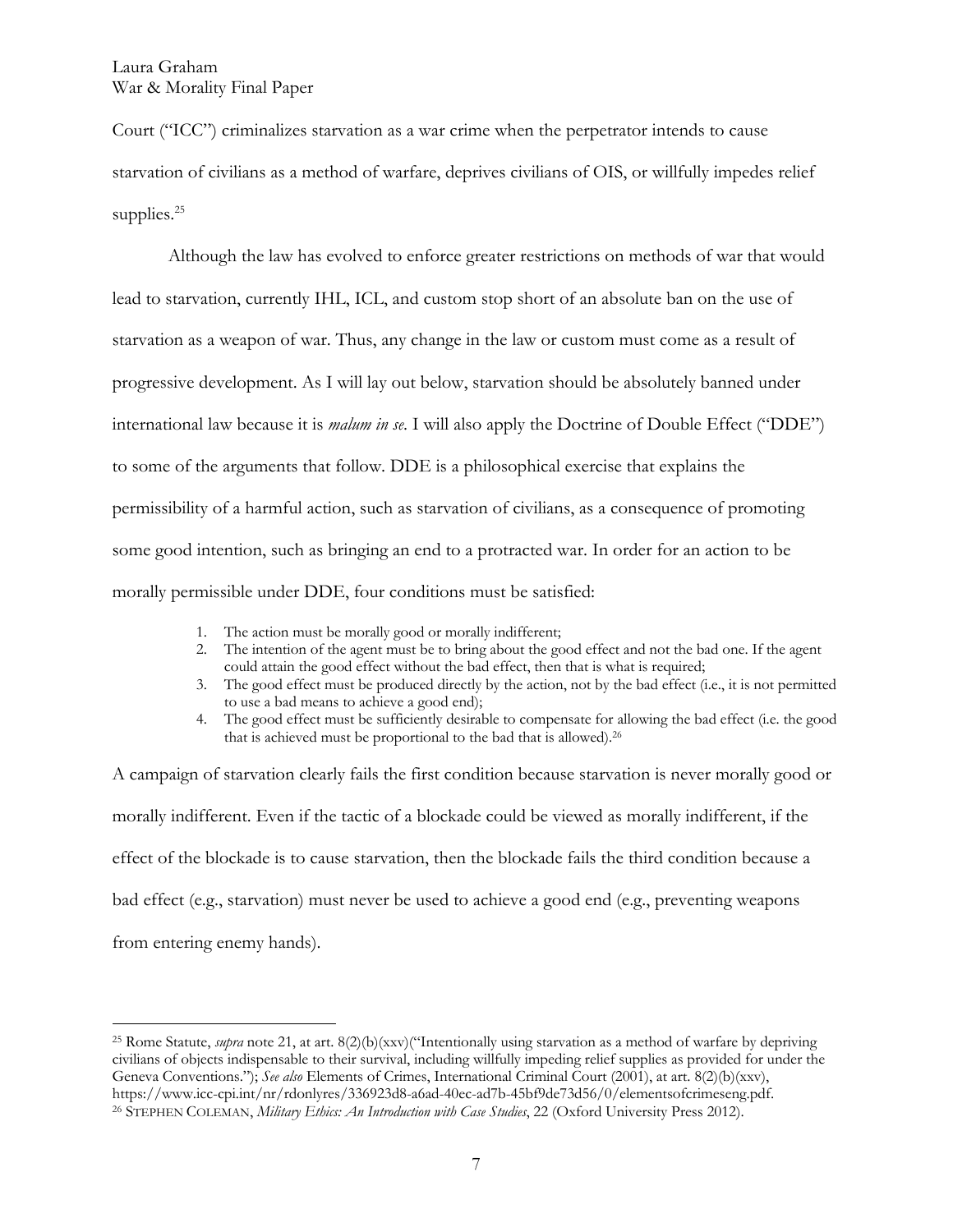#### Part II: The use of starvation as a weapon of war is *malum in se*

The use of starvation as a method of war is *malum in se* because it violates the *jus in bello*  principles of distinction, proportionality, necessity, and superfluous injury.

#### Starvation as a weapon of war violates the *jus in bello* principle of distinction.

Starvation is an inherently indiscriminate weapon. IHL requires that military attacks distinguish between civilians and combatants. When starvation is used lawfully either through siege or blockade, it is impossible to distinguish between civilians and combatants. This is why the Additional Protocols require combatants to (1) allow humanitarian aid to be distributed to civilians during blockades and sieges and/or (2) allow civilians to leave besieged cities. Similarly, an otherwise lawful attack on enemy territory may cause starvation if the attack destroys OIS. Since water supplies and agricultural sites are used by both civilians and combatants, destruction of OIS intended to force capitulation of the enemy is also *malum in se* because such attacks are indiscriminate.

Some might argue that when used lawfully, starvation caused by sieges, blockades, or attacks on OIS that target combatants is not *malum in se* so long as civilian suffering is limited. To that end, the problem is not that sieges, blockades, or attacks on OIS cannot distinguish between civilians and combatants, but rather, combatants choose not to distinguish between civilians and combatants. These bad actors are thus violating the LOAC and should be punished in accordance with the Geneva Conventions or the Rome Statute.

The reality though, is that even "good"-intentioned combatants that undertake sieges, blockades, or attacks cannot absolutely guarantee that these tactics will not cause harm to civilians. In this way, methods of warfare that cause starvation fail to satisfy the fourth condition of DDE – namely, that the "good" effect of bringing about the capitulation of the enemy is not sufficiently desirable to compensate for allowing the bad effect of causing indiscriminate starvation of civilians. Moreover, in many, if not most cases, humanitarian aid does not reach civilians either because it is

8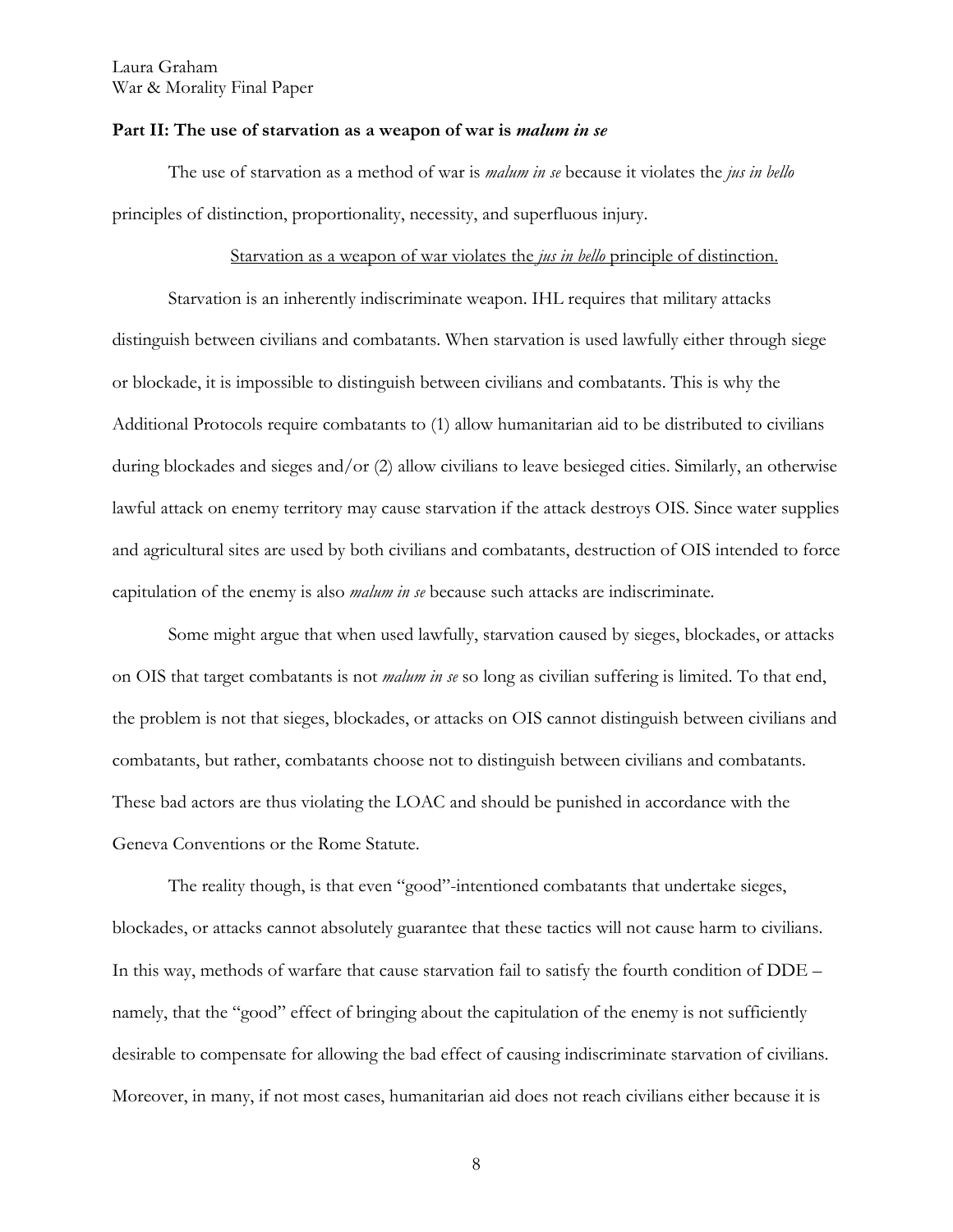pilfered by belligerents or destroyed en route to civilians. And civilians are not always capable of leaving besieged cities. The elderly, disabled, and small children – to whom special duties of care are owed both legally and ethically – cannot be easily moved, and often there is nowhere else to go. Thus, even under the best of intentions, civilians suffer great harm when sieges, blockades, and attacks on OIS are used as a method of war. This is evidenced by the many instances of starvation during armed conflicts over the past 100 years, but especially in the recent conflicts in Sudan, Syria, and Yemen where hundreds of thousands of civilians have died due to starvation and related diseases because of war.<sup>27</sup>

#### Starvation as a weapon of war violates the *jus in bello* principle of proportionality.

Starvation often results in disproportionate casualties. The *jus in bello* principle of proportionality prohibits combatants from launching an attack or using means of warfare that *may* be expected to result in excessive civilian harm. Regardless of whether sieges, blockades, or attacks on OIS are lawful, they very often result in excessive civilian harm. The Nazi Hunger Plan led to the deaths of over 4 million people,<sup>28</sup> and the current civil war in Yemen has placed 13 million people at risk of death or severe malnutrition and illness from starvation.<sup>29</sup> In the context of the Hunger Plan, where the Nazis planned to feed the German army by pillaging food from the Soviet Union, the starvation deaths of 4.7 million people is neither proportionate to a legitimate military objective, nor is it justified under DDE's second condition – that the agent must intend to bring about the good effect with the action and not a bad one. The Nazis did not intend a good effect. As I will show in the case study in part three, while one purpose of the Hunger Plan (feeding the German army) could

<sup>27</sup> *See* JENNIFER TRAHAN, *Existing Legal Limits to Security Council Veto Power in the Face of Atrocity Crimes*, 278-79 (Cambridge University Press 2020); *See also*, Laura Graham, *Pathways to Accountability for Starvation Crimes in Yemen*, CASE WESTERN J. OF INTL. L. 53 (2020).

<sup>28</sup> DE WAAL, *supra* note 17, at 104.

<sup>29</sup> BBC NEWS, *Yemen could be 'worst famine in 100 years,'* (Oct. 15, 2018), https://www.bbc.com/news/av/world-middleeast-45857729/yemen-could-be-worst-famine-in-100-years.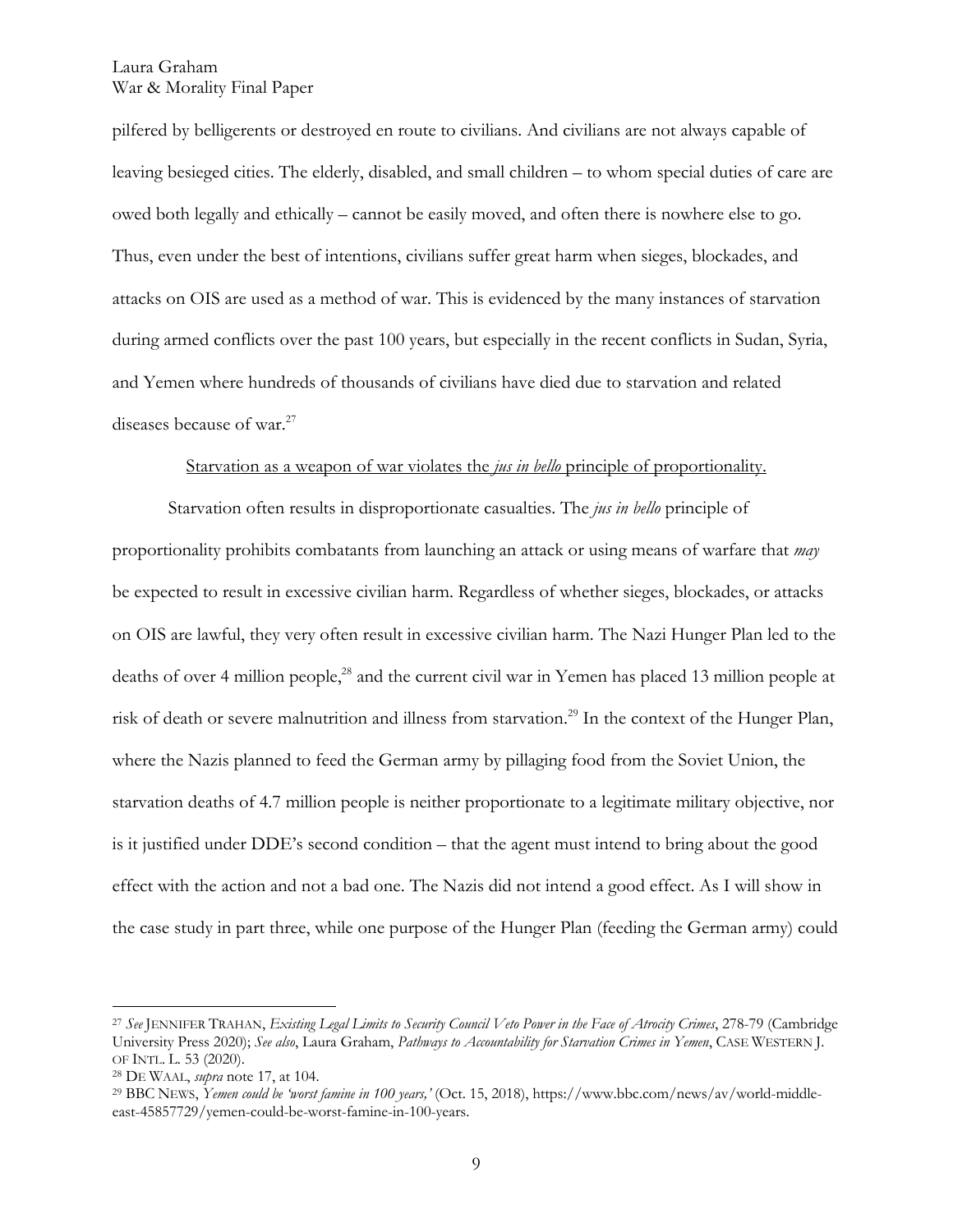be viewed as legitimate if other conditions were met, the primary purpose was to exterminate the Soviets. Extermination of a national or ethnic group is genocide, which is always *malum in se*. And concerning the 13 million people at risk of starvation in Yemen due to blockades and attacks on OIS, even if a legitimate military objective is being pursued by these tactics, the sheer number of civilians at risk of death and disease (approximately  $45\%$  of the population), $30$  is excessive and therefore not proportionate to a legitimate military objective.

A counterargument to the view that starvation as a method of war is disproportionate is that when used to hasten enemy capitulation, starvation may ultimately save innocent lives. To that end, many war historians believe that the use of starvation against the Germans during the first and second world wars escalated their capitulation, saving countless lives.<sup>31</sup> Some might argue that if such tactics bring about the capitulation of the enemy faster than a sustained military campaign, then we should consider the civilian casualties of sieges, blockades, and destruction of OIS as proportionate to what would have been a larger loss of life over a protracted conflict.

However, to better understand the loss of life due to starvation in the first and second world wars, one must broaden the timeframe. The civilian loss of life is not just the immediate days or months of a siege or blockade; rather, the loss of life must be calculated over the course of months and sometimes years of food insecurity and disease caused by the siege or blockade even after the war has ended. The "turnip winter" of 1916-17 in Germany, caused in part by U.S. embargoes, led to the deaths of at least 750,000 Germans due to malnutrition, and the birth rate fell significantly.<sup>32</sup> Many of those deaths occurred during the six months *after* the armistice.<sup>33</sup> During WWII, at least 20 million people died from starvation, malnutrition and associated diseases. <sup>34</sup> Of those 20 million, 1

<sup>30</sup> The World Bank, *Total Population Yemen*, https://data.worldbank.org/indicator/SP.POP.TOTL?locations=YE.

<sup>31</sup> *See generally,* LIZZIE COLLINGHAM, *The Taste of War: World War II and the Battle for Food* (2012).

<sup>32</sup> *Id.* at 25.

<sup>33</sup> DE WAAL, *supra* note 17, at 74.

<sup>34</sup> COLLINGHAM, *supra* note 31, at 2.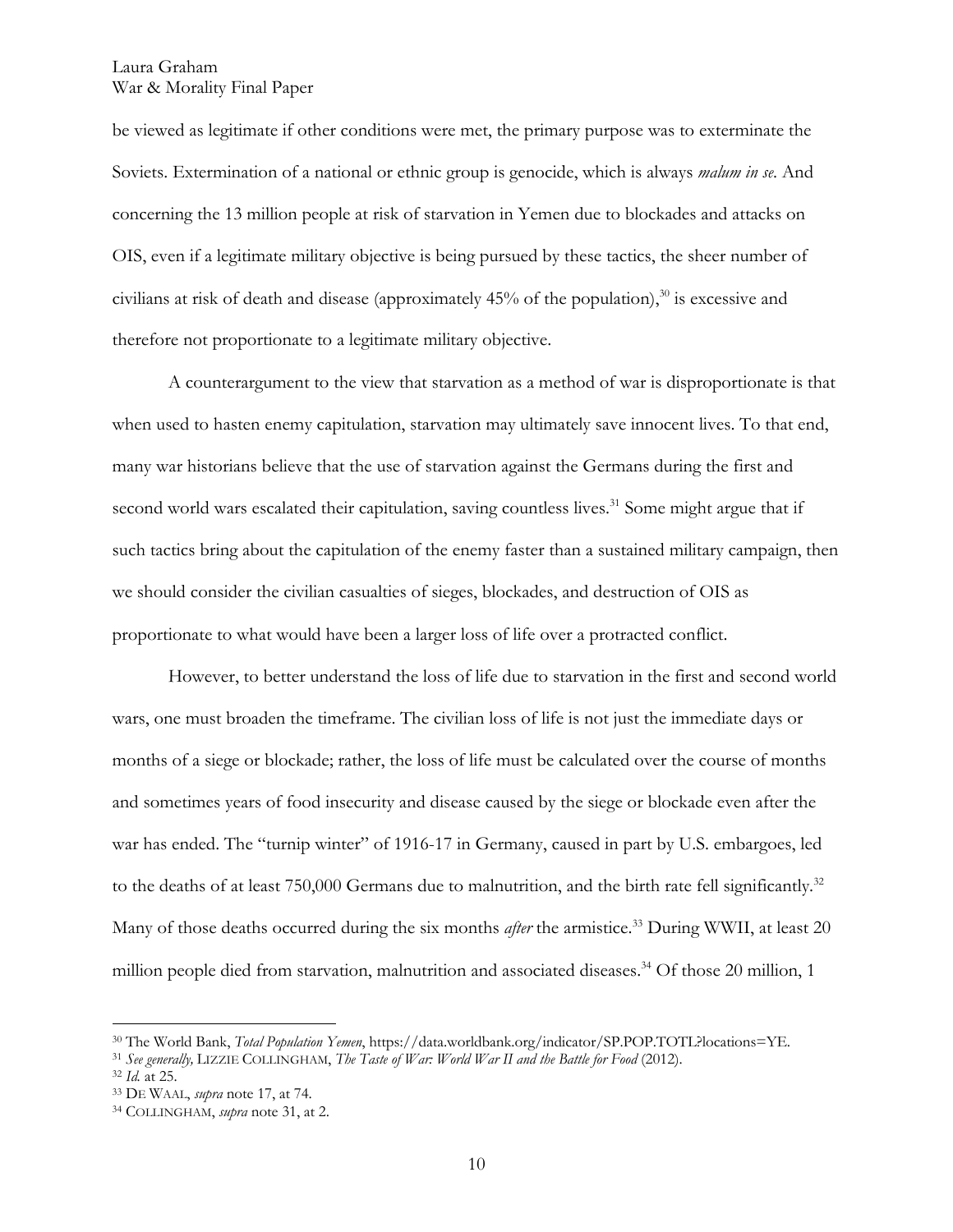million died during the Siege of Leningrad.<sup>35</sup> In that context then, it is clear that the loss of civilian life is far greater than what would be permissible under the proportionality principle.

#### Starvation as a weapon of war violates the *jus in bello* principle of necessity.

Starvation is never necessary in war. The *jus in bello* principle of necessity permits measures that are *actually* necessary to accomplish a legitimate military purpose. Preventing weapons and other supplies from reaching enemy hands is a legitimate military purpose that may be achieved by a blockade. But, where blockades also prevent humanitarian aid from reaching civilians or allowing civilians access to food or water, those methods of war are morally impermissible because they cause unnecessary suffering and harm to civilians. And because a legitimate military purpose cannot be ethically achieved by means that are morally corrupt, starvation – whether it be a direct or indirect consequence of a legal method of warfare – will not satisfy the principle of necessity.

Opponents of absolute prohibitions on sieges, blockades, and other legal methods of warfare that employ the starvation tactic believe that such prohibitions would remove a vital weapon that militaries *may* need in certain rare cases. For example, where military defeat is inevitable *but for* the use of a siege of an enemy-combatant stronghold or a blockade to prevent flow of munitions to the enemy, then these means of warfare may be an *actual* necessity. Unlike rape or genocide, which are *mala in se* because they are *never* justified,<sup>36</sup> these opponents would argue that in certain rare cases, such as a "Supreme Emergency,"<sup>37</sup> starvation not only is the lesser evil, it is justified in order to prevent a worse tragedy or defeat. And when the legitimate needs of a military objective significantly outweigh civilian deaths by starvation, the use of starvation is justified under the necessity principle.

While there may be rare supreme emergencies that justify extreme measures to prevent human annihilation, in reality there will always be some alternative to sieges, blockades, and attacks

<sup>35</sup> *Id.* at 5.

<sup>36</sup> *See* Morten Dige, *Explaining the Principle of Mala in Se*, 11 J. MIL. ETHICS 318-332, 319 (2012).

<sup>37</sup> MICHAEL WALZER, *Just and Unjust Wars*, 252 (1977).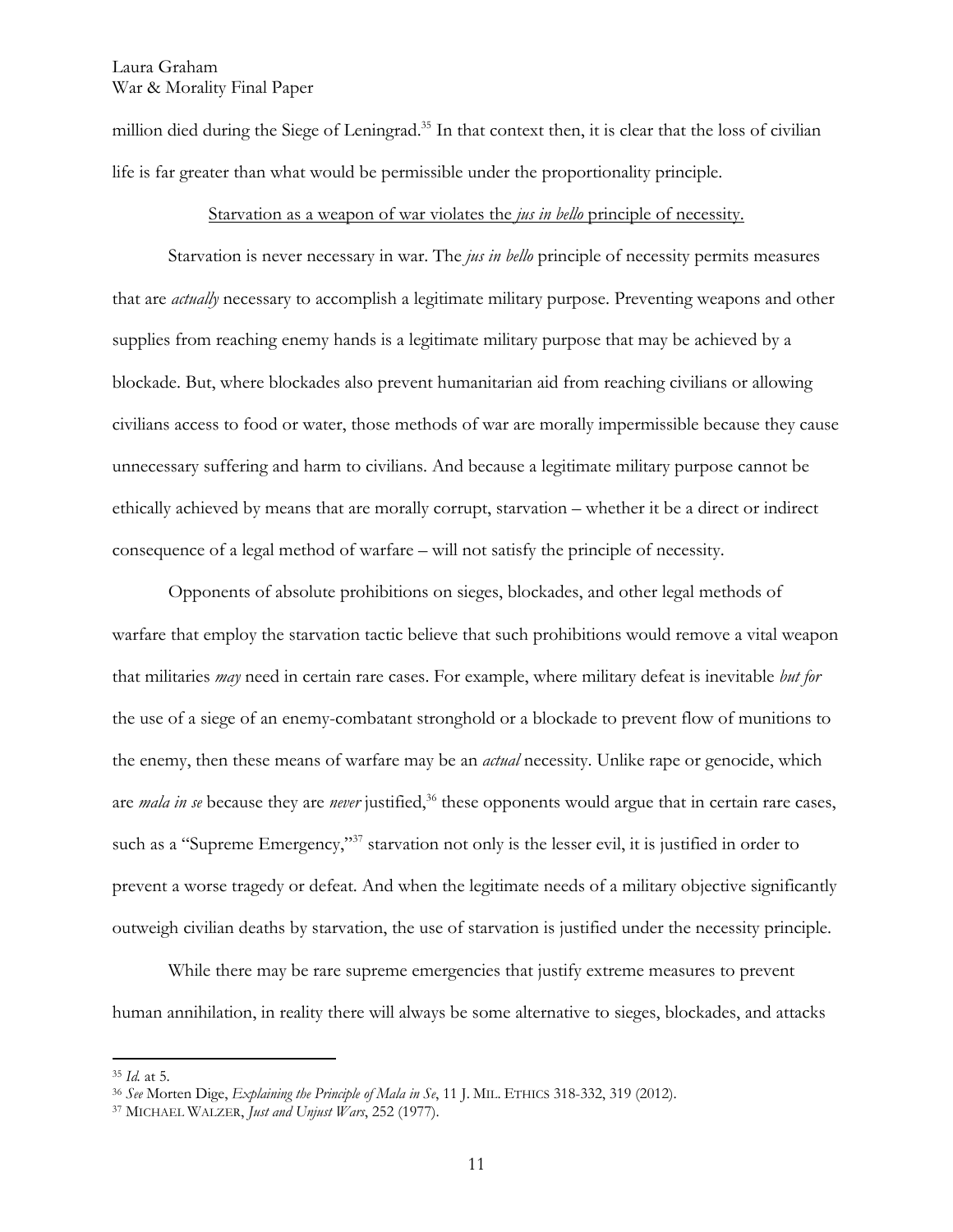on OIS. Under the second condition of DDE, the action is unjustified if the agent could attain the good effect (military victory) without the bad effect (starvation). Moreover, in Orend's analysis, Walzer's concept of a supreme emergency corrupts the Just War tradition by dismissing the moral justifications of *jus in bello* requirements.<sup>38</sup> Applying this logic, starvation as a method of warfare could never be justified, even in a supreme emergency, because to permit such an evil act would bastardize the moral underpinnings of *jus in bello* principles. Thus, although starvation may be an efficient method of bringing the enemy to capitulation, it is not an actual military necessity even in the direst circumstances. Even if starvation as a method of warfare was *actually* necessary because of an existential threat, the suffering caused by such a method is evil in itself and must be absolutely prohibited. Therefore, the supreme emergency necessity argument is uncompelling because the starving of innocents is inherently evil and can never be justified under *jus in bello* requirements. 39

#### Starvation as a weapon of war violates the *jus in bello* principle of superfluous injury.

Starvation causes superfluous injury or unnecessary harm to civilians and combatants alike. Much like landmines, cluster munitions, biological weapons and other weapons that are illegal because of their pernicious effects, starvation as a tool of war is insidious. Death by starvation is an agonizing process. It takes the average human two full months to die from starvation.<sup>40</sup> According to Lizzie Collingham:

Victims of starvation die of nutritional dystrophy, a process whereby, once the body has used up all its fat reserves, the muscles are broken down in order to obtain energy. The small intestine atrophies and it becomes increasingly difficult for the victim to absorb nutrients from what little food he or she is able to obtain. As a defence mechanism the body reduces the activity of the vital organs such as the heart and liver and the victim suffers not only from muscular debility but from a more general and overpowering fatigue. . . . The water content of the body reduces at a slower rate than the wasting of the muscles and tissues and the flacidity of the body increases. Some victims of starvation develop hunger oedema and swell up with excess water. The swelling begins in the abdomen and legs and spreads throughout the body. The skin becomes stretched, shiny and hypersensitive. Blood pressure drops and the victim is plagued by keratitis (redness and soreness of the cornea), sore gums, headaches, pains in the legs, neuralgic pains, tremors and ataxia (a loss of control over the limbs). The symptoms are accompanied by an intensive craving for carbohydrates and salt, and uncontrollable

<sup>38</sup> BRIAN OREND, *The Morality of War*, 147-148 (2006); *See also*, Martin Cook, *Michael Walzer's Concept of "Supreme Emergency,"* 6 J. MIL. ETHICS, 138-151, 143 (2007).

<sup>39</sup> *See, e.g.,* Dige, *supra* note 36, at 319.

<sup>40</sup> DE WAAL, *supra* note 17, at 21.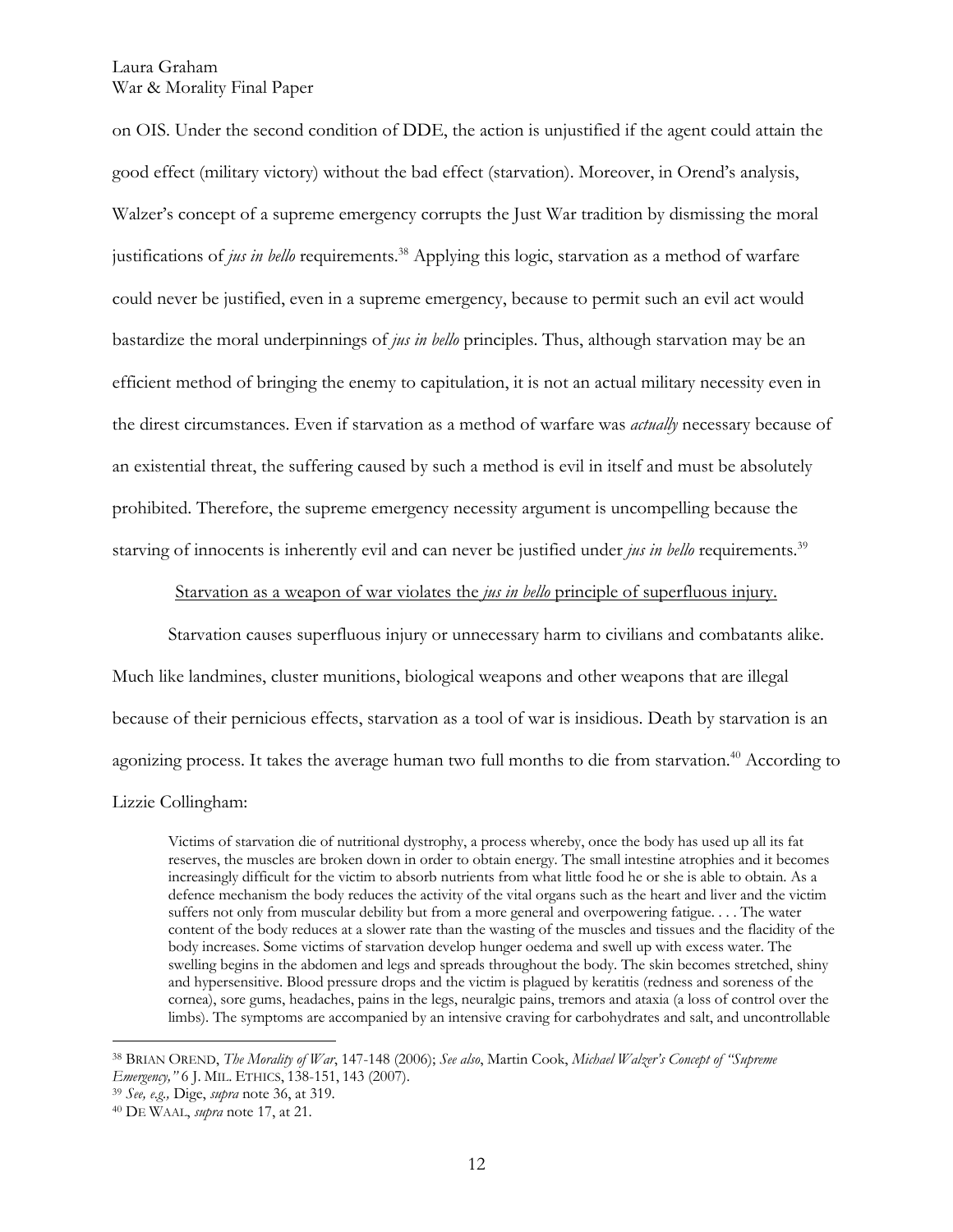diarrhea. Just before death the victim veers wildly from depression to intense irritation and then a profound torpor. Eventually, the body has no alternative but to sustain itself by taking protein from the vital organs. . . . Most importantly, the heart atrophies. . . . Organ failure is the final cause of death.41

There is no military gain that can justify use of this pernicious weapon.

Some might argue that humankind has been using starvation as a weapon of war for millennia. If it were so terrible, it would no longer be permissible during war and perpetrators of starvation crimes would be prosecuted. Incidentally, no one has ever been charged with or punished for the crime of starvation. The lack of prohibitions and prosecutions may be evidence that the international community finds this tactic acceptable – or at least more acceptable than landmines, cluster munitions, and biological weapons. Additionally, an argument can be made that combatant deaths by starvation are no worse than death by bombing and other legal means of warfare. Indeed, because the purpose of sieges and blockades is not specifically to starve the enemy to death, but rather, to starve them into submission and surrender, the pernicious effects of starvation in the late stages of organ failure is an unlikely occurrence since the enemy will usually capitulate long before it gets to that stage.

This argument fails though because the lack of prosecutions of perpetrators of starvation crimes is a problem of political will and stalemate at the U.N. Security Council, and not a reflection of a lack of international perception of the horror of starvation. Just because the international community has not taken steps to end the blockades and attacks on OIS in Yemen, for example, does not mean that there have not been efforts to do so. The U.N. Security Council passed Resolution 2417 in an effort to condemn starvation as a result of the war in Yemen, and a 2019 amendment to Rome Statute expands the war crime of starvation to apply to non-international

<sup>41</sup> COLLINGHAM, *supra* note 31, at 5-6.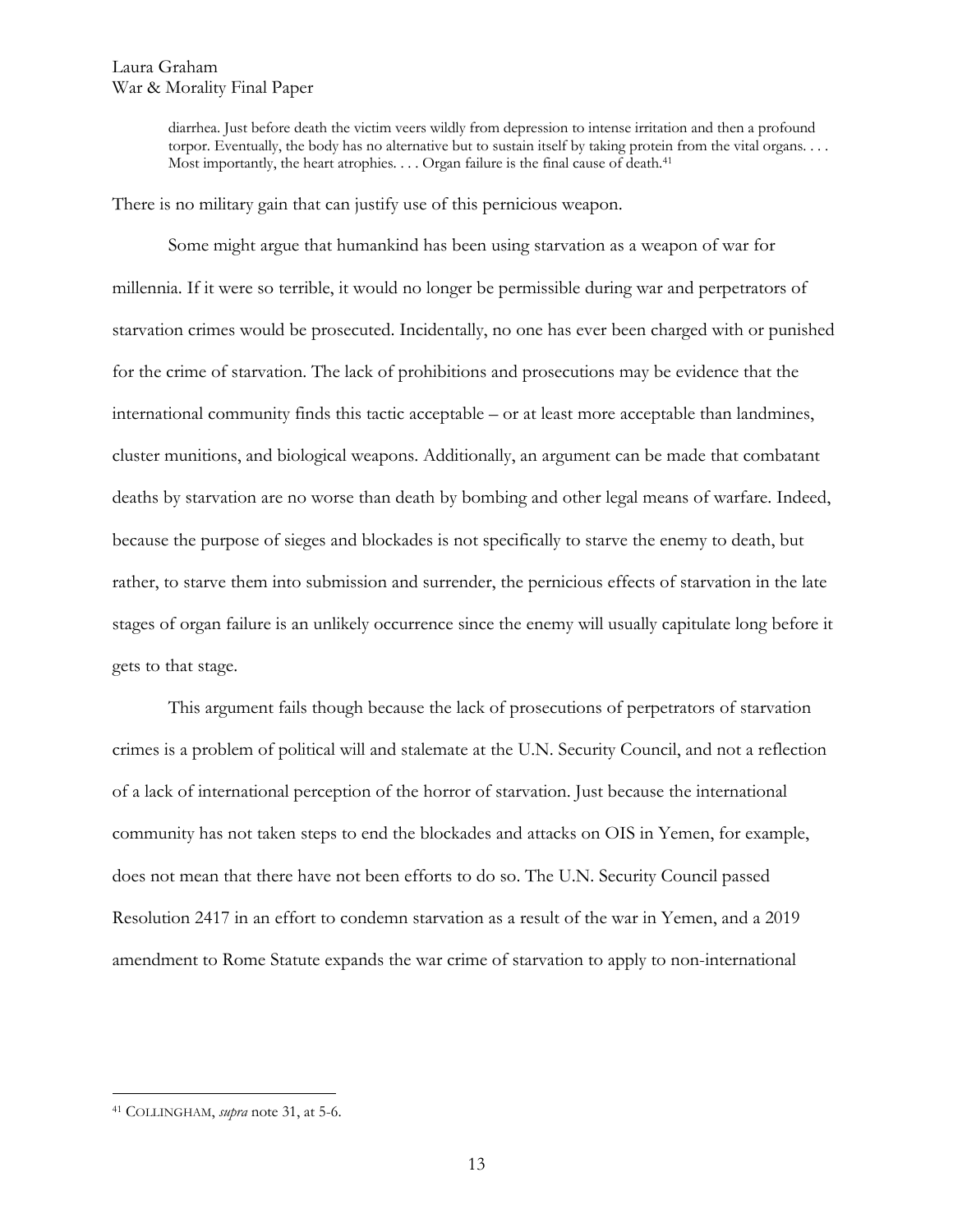armed conflicts.<sup>42</sup> The fact that no one has been prosecuted for starvation crimes simply reflects the geopolitics of our current international order. While there may be no inevitable attempts to save Yemen, in the long run, the arc of justice is bending towards stricter and perhaps eventually absolute prohibitions on starvation as a method of war. Additionally, the idea that the enemy will capitulate before the pernicious effects of starvation take hold is not supported by historical evidence. Indeed, what tends to happen during sieges and blockades is that enemy-combatants reserve vital food and water rations for themselves, furthering the plight of civilians in war zones. In fact, it is the civilians who suffer most during sieges and blockades because of limited quantities of food or water, lack of access to clean water, and because civilians are more likely to consist of the very young, the old, the infirm, and pregnant women, all of whom are less likely to be able to sustain a prolonged period of food shortage. Regardless of how many or how few die from starvation, the principle of superfluous harm prohibits unnecessary suffering, and death by starvation is an intolerably cruel way to die.

## **Part III: Starvation Case Studies: The Nazi Hunger Plan and Yemen's Civil War**

#### **NAZI HUNGER PLAN**

It is well established that the Germans capitulated in WWI because they were starving and could no longer carry on military objectives without access to adequate food supplies.<sup>43</sup> As many as 750,000 Germans died as a result of malnutrition from the war.<sup>44</sup> In the lead up to WWII, the fact that so many Germans experienced starvation during the first world war was very much at the forefront of Hitler's concerns and plans for world domination.<sup>45</sup> A combination of not wanting a repeat of Germany's defeat from WWI, and the Nazi plan to expand the living space for Germans

<sup>42</sup> S.C. Res. 2417, ¶¶ 5-7 (May 24, 2018); International Criminal Court Assembly of State Parties, Report of the Working Group on Amendments, Eighteenth session, 2-7 December 2019, 7-9, ICC-ASP/18/32 (Dec. 3, 2019), https://asp.icccpi.int/iccdocs/asp\_docs/ASP18/ICC-ASP-18-32-ENG.pdf.

<sup>43</sup> *Id. See also*, ALEX DE WAAL, *supra* note 17, at 74; Gesine Gerhard, *Food and Genocide: Nazi Agrarian Politics in the Occupied Territories of the Soviet Union*, 18 CONTEMPORARY EUROPEAN HISTORY 45, 45-65.

<sup>44</sup> DE WAAL, *supra* note 17. 45 *Id.* at 75.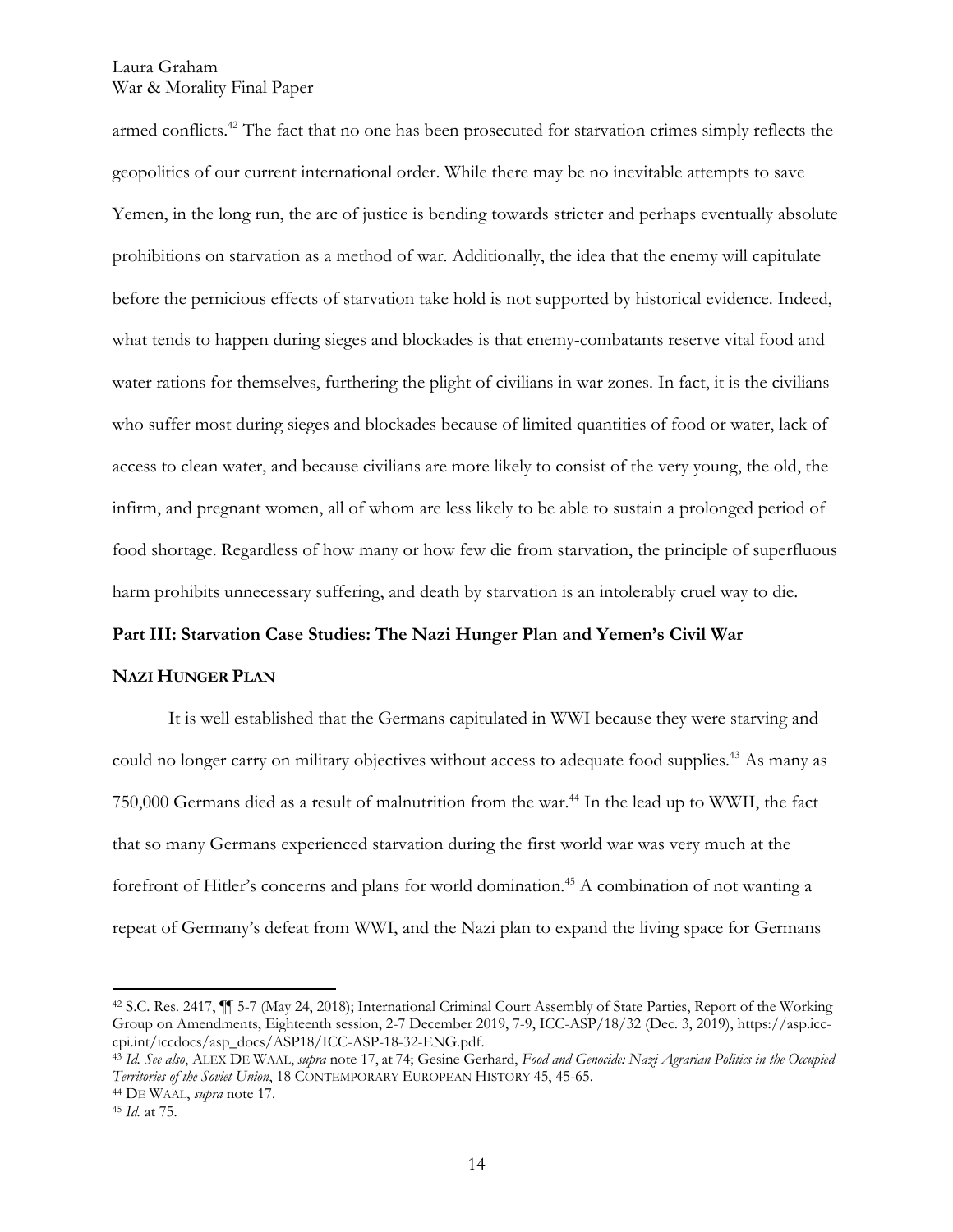through the Lebensraum policy, the Nazis relied on the Reich Ministry of Food and Agriculture to develop policies to address food shortages and rationing to help the Nazis achieve victory in the war.<sup>46</sup> While much of the work of the Ministry in the early part of the war was to increase food production in Germany and Nazi-Occupied territories as well as ration food for German civilians and soldiers, the Ministry was also responsible for setting the caloric requirements for Holocaust victims in concentration camps as well as POWs.47 Nazi victims were allowed a mere 184 to 845 calories a day – a starvation diet. $48$ 

By 1941, it was clear that in order for the Nazis to defeat the Red Army and pursue global domination, the Wehrmacht (German Army) would need a steady supply of food, which was not available in Germany.49 The Nazis calculated that each of the 9.5 million men in the army would need to eat 3,000 calories a day to carry out military activities.<sup>50</sup> By 1943, the Wehrmacht was consuming 40% of the total grain and 62% of the total meat available to the Reich, leading to food shortages for civilians in Germany.<sup>51</sup> The most valuable weapon of war, therefore, was food.

Fearing a repeat of Germany's defeat in WWI, the Nazis developed a plan that would help them defeat the Red Army and provide ample food to Germans for the duration of the war.<sup>52</sup> In March-May 1941, a series of high-level meetings took place between Herbert Backe, the author of the Hunger Plan, Hermann Göring, Plenopotentiary of the Four-Year Plan and Supreme Commander of the Luftwaffe (Air Force), Adolf Hitler, and other high-ranking Nazi leaders regarding the Nazis Four-Year Plan for victory.53 The result of those meetings was a plan to starve

<sup>46</sup> *Id.* at 101. 47 COLLINGHAM, *supra* note 31, at 4-5.

<sup>48</sup> *Id.*

<sup>49</sup> *Id.* at 179-180.

<sup>50</sup> *Id.* at 180.

<sup>51</sup> *Id.*

<sup>52</sup> DE WAAL, *supra* note 17, at 102; Gerhard, *supra* note 43, at 46-47.

<sup>53</sup> ALEX J. KAY, *Exploitation, Resettlement, Mass Murder: Political and Economic Planning for German Occupation Policy in the Soviet Union, 1940-1941*, 47-67 (2011 e-book).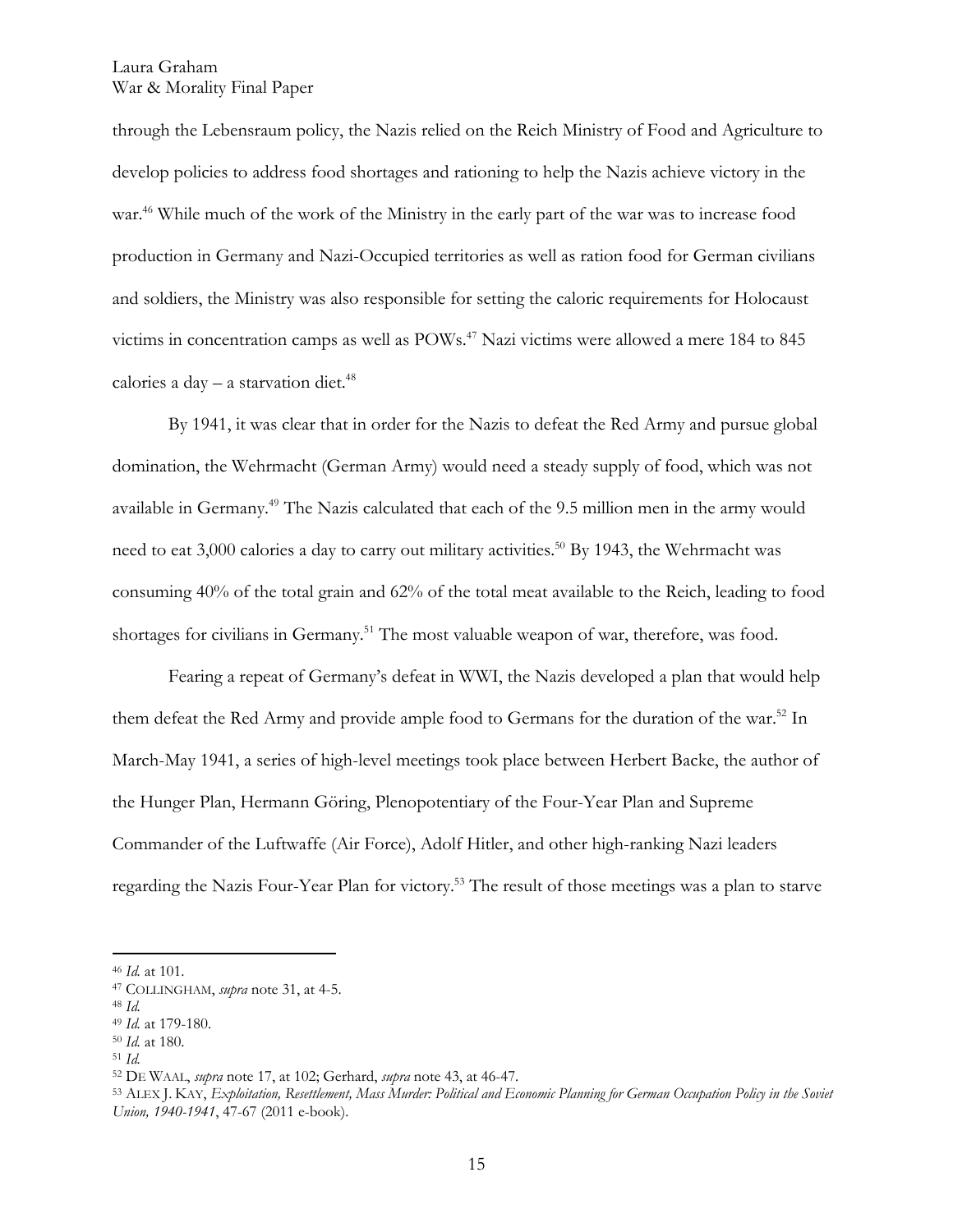30 million "useless eaters" in the Soviet Union.54 The Hunger Plan identified surplus zones of food production and deficit zones in the Soviet Union.55 The surplus zones – predominantly Ukraine, known as the granary of the Soviet Union, as well as southern Russia and the Caucasus region, were to be captured by the Wehrmacht and used to send 8.7 million tons of surplus food to Germany, while the deficit zones – large urban centers like Moscow in northern and central Russia that required food be brought in, were to be cut off from all food supplies in order to exterminate the population.56 The result of the policy, had it fully succeeded, would have led to the starvation of 30 million Slavic and Jewish people in the Soviet Union.<sup>57</sup>

In May 1941, the Nazis held a conference in Wannsee, a small lake town just outside Berlin. Following the Wannsee Conference, a 20-page document from the Economic Policy Guidelines for Economic Organization East outlining the Hunger Plan was circulated to top Nazi officials.<sup>58</sup> It noted:

The population of these territories, in particular the population of the cities will have to face the most terrible famine. . . . Many tens of millions of people in this territory will become superfluous and will die or must emigrate to Siberia. Attempts to reduce the population there from death through starvation by obtaining surpluses from the black earth zone can only be at the expense of the provisioning of Europe. They prevent the possibility of Germany holding out till the end of the war, they prevent Germany and Europe from resisting the blockade.59

The Nazis formalized their starvation plan and then instigated the worst starvation crime in history.<sup>60</sup>

The Nazis pursued the Hunger Plan under the guise of Operation Barbarossa – the Axis invasion of the Soviet Union.<sup>61</sup> But the Nazis miscalculated the scale of the offensive, and were ultimately unable to achieve victory against the Red Army due to attrition – i.e., the Red Army had

<sup>54</sup> DE WAAL, *supra* note 17, at 102; Gerhard, *supra* note 43, at 46.

<sup>55</sup> Gerhard, *supra* note 43, at 56-57.

<sup>56</sup> *Id. See also*, Kay, *supra* note 53, at 127.

<sup>57</sup> DE WAAL, *supra* note 17, at 102-3.

<sup>58</sup> Gerhard, *supra* note 43, at 58. 59 KAY, *supra* note 53, at 135.

<sup>60</sup> DE WAAL, *supra* note 17, at 15.

<sup>61</sup> *Id.* at 102.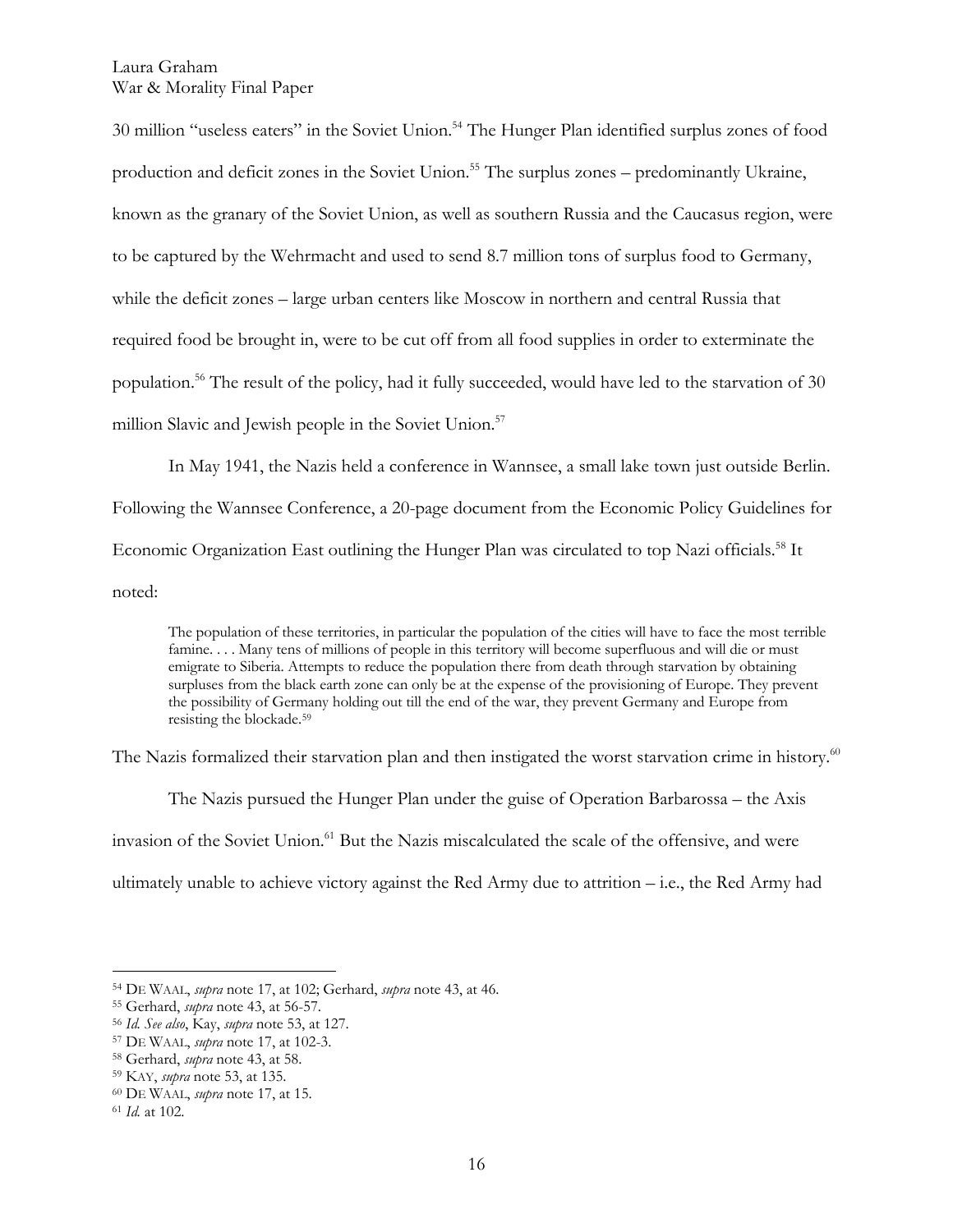worn down the Wehrmacht through continuous losses of soldiers.<sup>62</sup> The Nazis severely underestimated the difficulty of defeating the Red Army, which outnumbered the Wehrmacht by 2:1.63 Despite miscalculating the Red Army's strength, the Nazis did achieve a small fraction of their intended purpose in the Hunger Plan – Operation Barbarossa led to the deaths of 1 million Soviets due to starvation during the 900-day Siege of Leningrad.<sup>64</sup> A further 1-2 million Soviet POWs were starved to death in Nazi labor camps.<sup>65</sup>

One of the primary reasons the Hunger Plan failed in its principal objective is because the Nazis underestimated the difficulty and time needed to starve 30 million people. It takes 2 months of no food for the average human being to starve to death.<sup>66</sup> For example, the IRA Hunger Striker Bobby Sands died without food after 66 days.<sup>67</sup> But the Nazis were never able to completely cut off the food supply in the Soviet Union, in part, due to the availability of food on the black market.<sup>68</sup> And so it took much longer to starve the population, all the while trying to defeat the Red Army through combat. It was too much to achieve, and eventually the Nazis retreated.<sup>69</sup> The Nazi Hunger Plan, which planned to kill 30 million people, ultimately killed around 4.7 million.<sup>70</sup> Had it succeeded, it would have been the worst atrocity ever committed.

Despite the fact that 4.7 million people were starved to death under the Hunger Plan, neither Herbert Backe, Hermann Göring, nor Walter Darré (Reich Minister of Food and Agriculture during

<sup>62</sup> Holocaust Encyclopedia, "Invasion of the Soviet Union, June 1941, US Holocaust Memorial Museum," https://encyclopedia.ushmm.org/content/en/article/invasion-of-the-soviet-union-june-1941.

<sup>63</sup> Reina Pennington, "Was the Russian Military a Steamroller? From World War II to Today," WAR ON THE ROCKS (Jul. 6, 2016) https://warontherocks.com/2016/07/was-the-russian-military-a-steamroller-from-world-war-ii-to-

today/#:~:text=The%20Red%20Army%20was%20outnumbered,the%20beginning%20of%20Operation%20Barbaross a.&text=The%20Red%20Army%20in%20the,Germany's%20inability%20to%20replace%20losses.

<sup>64</sup> COLLINGHAM, *supra* note 31, at 5.

<sup>65</sup> *Id.* at 193; Gerhard, *supra* note 43, at 60-61.

<sup>66</sup> COLLINGHAM, *supra* note 31, at 5-6; DE WAAL, *supra* note 17, at 21.

<sup>67</sup> *Id.*

<sup>68</sup> KAY, *supra* note 53, at 134-35.

<sup>69</sup> Encyclopedia Britannica Online, "Stalingrad and the German retreat, summer 1942-February 1943,"

https://www.britannica.com/event/World-War-II/Stalingrad-and-the-German-retreat-summer-1942-February-1943. <sup>70</sup> DE WAAL, *supra* note 17, at 104 (noting that it is impossible to know exactly how high the death toll of the Hunger Plan was, but settling on the figure 4.7 million on the basis of leading historians' calculations).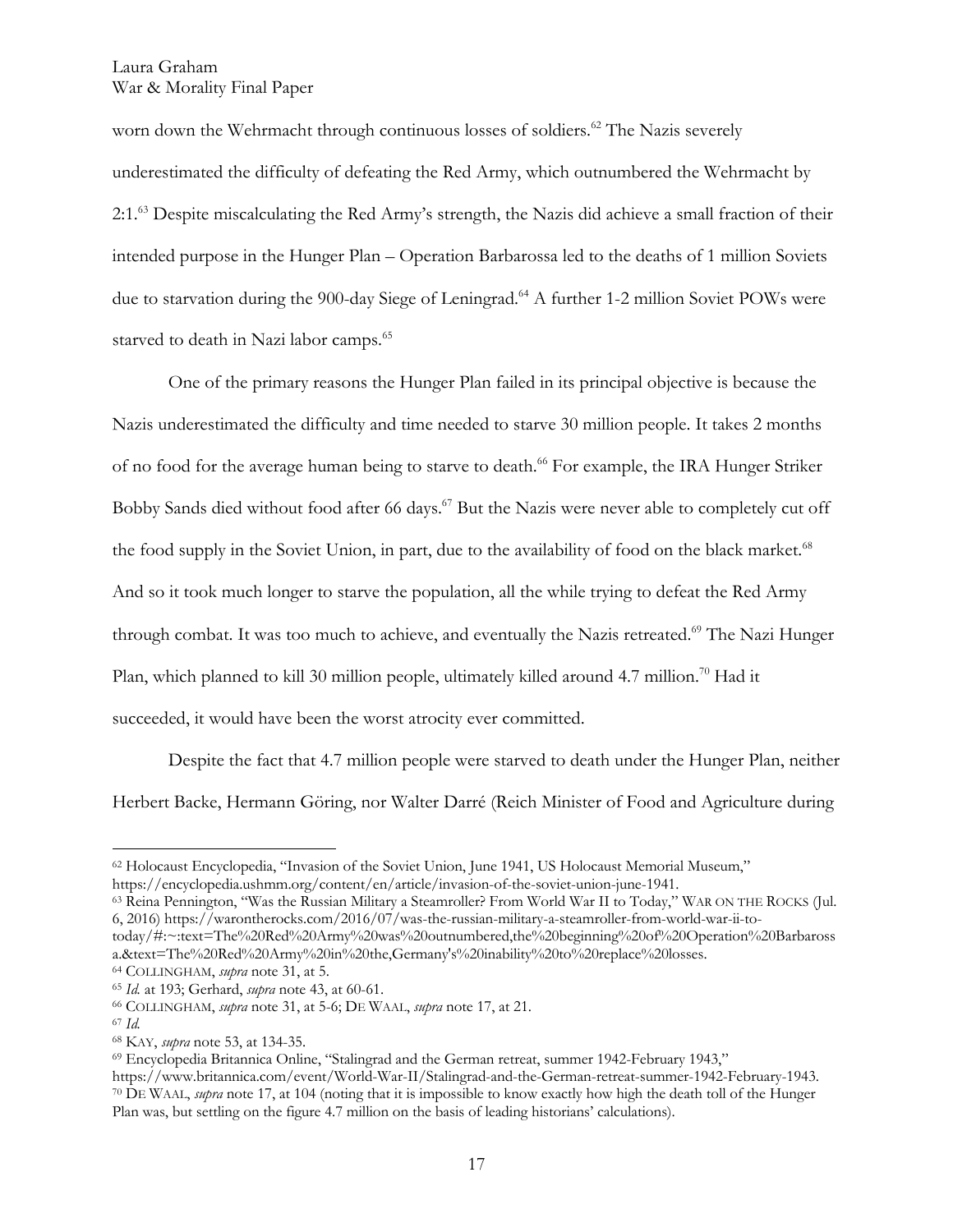the Hunger Plan) were ever charged with violating the laws of war with respect to starvation of civilians as a method of warfare. The reasons for this relate to the custom of the time, which did not prohibit starvation as a method of warfare. However, as I have argued above, the use of starvation as a weapon of the Nazi Hunger Plan is *malum in se* both because it can never be morally or ethically justified by the principles of IHL, and because it fails all four conditions of the DDE. It fails the first condition because weaponized starvation is neither morally good nor morally indifferent. It fails the second condition because the Nazis' intention was never to bring about a good effect, but rather, to exterminate 30 million Soviets while feeding the German army. The third condition fails because starvation of over 4 million people is a bad effect lacking justification. And the fourth condition fails because the arguable "good" effect – diverting food from the Soviet Union to feed the German army – cannot compensate for the bad effect of starving 4.7 million people. Thus, the Hunger Plan is unjustified under the principles of IHL and it fails the DDE.

## **YEMEN'S CIVIL WAR**

The war in Yemen has created the world's worst humanitarian crisis.<sup>71</sup> Due to the ongoing civil war that began in 2015 between Houthi rebels and the Yemeni government, widespread hunger and disease have left tens of thousands of civilians dead. More than 20 million people are suffering from food insecurity and preventable diseases such as cholera and severe malnutrition.<sup>72</sup> Since 2017,

<sup>71</sup> Remarks by the Secretary-General to the Pledging Conference on Yemen, The United Nations Office at Geneva (Apr. 1, 2018),

https://www.unog.ch/unog/website/news\_media.nsf/(httpNewsByYear\_en)/27F6CCAD7178F3E9C1258264003311F A?OpenDocument; *See also* Stephen O'Brien, Statement to the Security Council on Missions to Yemen, South Sudan, Somalia, and Kenya and an Update on the Oslo Conference on Nigeria and the Lake Chad Region, United Nations Security Council (Mar. 10, 2017)

https://docs.unocha.org/sites/dms/Documents/ERC\_USG\_Stephen\_OBrien\_Statement\_to\_the\_SecCo\_on\_Missions \_to\_Yemen\_South\_Sudan\_Somalia\_and\_Kenya\_and\_update\_on\_Oslo.pdf (Head of United Nations Office Stephen O'Brien telling the Security Council "We stand at a critical point in history. Already at the beginning of the year we are facing the largest humanitarian crisis since the creation of the United Nations.") [hereinafter, O'Brien Statement 2017]. 72 Humanitarian Aid, Humanitarian crisis in Yemen remains the worst in the world, warns UN, UN News https://news.un.org/en/story/2019/02/1032811; Doctors Without Borders/Médecins Sans Frontières

<sup>(</sup>MSF) has treated 143,467 cholera and 23,319 malnutrition cases between March 2015 and September 2019. *See* Médecins Sans Frontières, *Yemen: Crisis Update November 2019*, MSF, https://www.doctorswithoutborders.org/what-wedo/news-stories/story/yemen-crisis-update-november-2019.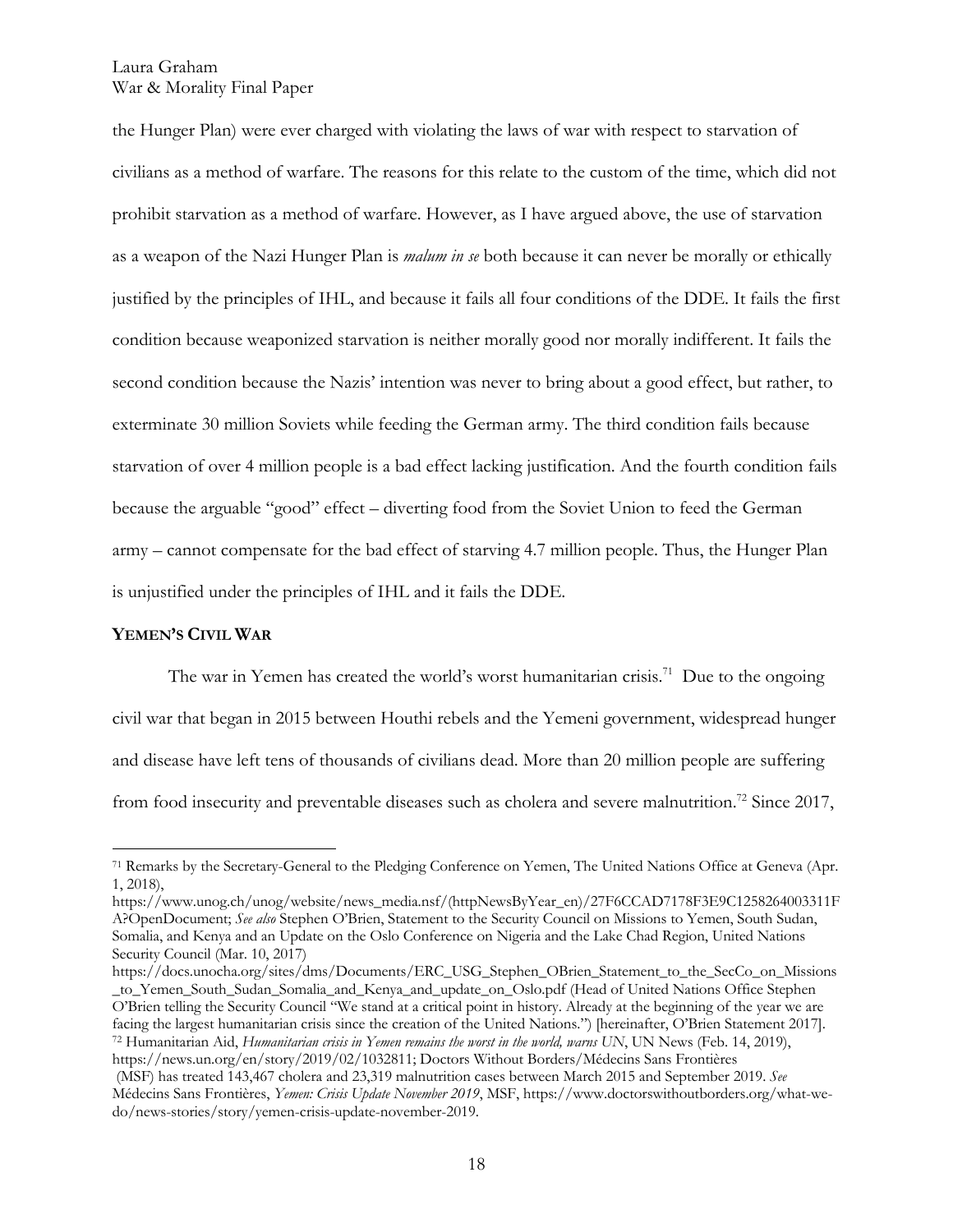an estimated 13 million Yemenis have been declared at risk of starvation<sup>73</sup> and at least 85,000 children have died from starvation and starvation-related diseases.<sup>74</sup> Yemen has been teetering on the brink of famine since before the war broke out in 2015.

As the poorest nation in the Middle East, approximately 44% of Yemenis were undernourished in 2012, with as many as 5 million people relying on emergency food aid.<sup>75</sup> Water scarcity was such a significant problem for this arid country that in 2012 experts predicted that the country's water would run out by 2017.<sup>76</sup> In early 2017, the U.N. declared Yemen in danger of imminent famine.<sup>77</sup> A famine is "a crisis of mass hunger that causes elevated mortality over a specific period of time."78 Famines have multiple causes that include "both structural factors that determine vulnerability and the proximate triggers of the crisis."79 Famines can be distinguished by magnitude (the number of casualties) and severity (the level of food insecurity). $80$  The severity of food insecurity consists of five phases: (1) minimal; (2) stressed; (3) crisis; (4) emergency; and (5) famine.<sup>81</sup> Multiple regions in Yemen are presently described as being in phase 3 crisis or phase 4 emergency.<sup>82</sup>

<sup>76</sup> Frederika Whitehead, *Water scarcity in Yemen: the country's forgotten conflict*, THE GUARDIAN (Apr. 2, 2015, 5:18 AM), https://www.theguardian.com/global-development-professionals-network/2015/apr/02/water-scarcity-yemen-conflict; IRIN in Sana'a, *Time running out for solution to Yemen's water crisis*, THE GUARDIAN (Aug. 27, 2912, 7:30 AM), https://www.theguardian.com/global-development/2012/aug/27/solution-yemen-water-crisis.

<sup>73</sup> BBC News, *Yemen could be 'worst famine in 100 years,'* (Oct. 15, 2018), https://www.bbc.com/news/av/world-middleeast-45857729/yemen-could-be-worst-famine-in-100-years.

<sup>74</sup> Bethan McKernan, *Yemen: up to 85,000 young children dead from starvation*, THE GUARDIAN (Nov. 21, 2018),

https://www.theguardian.com/world/2018/nov/21/yemen-young-children-dead-starvation-disease-save-the-children. <sup>75</sup> Joseph Hincks, *What you need to know about the crisis in Yemen*, TIME (Nov. 3, 2016), https://time.com/4552712/yemenwar-humanitarian-crisis-famine/.

<sup>&</sup>lt;sup>77</sup> O'Brien Statement 2017, *supra* note 71.<br><sup>78</sup> Alex De Waal, *The end of famine? Prospects for the elimination of mass starvation by political action*, 62 POLITICAL GEOGRAPHY 184, 185 (2018).

<sup>79</sup> *Id.* at 185.

<sup>80</sup> Paul Howe and Stephen Deveraux, Famine Intensity and Magnitude Scales: A proposal for an instrumental definition of famine, 28 Disasters 353-372 (2004); Famine Early Warning Systems Network, Integrated Phase Classification, https://fews.net/IPC.

<sup>81</sup> Famine Early Warning Systems Network, Integrated Phase Classification, https://fews.net/IPC. 82 Famine Early Warning Systems Network, Yemen Food Security Outlook, October 2019 to May 2020,

https://fews.net/east-africa/yemen/food-security-outlook/october-2019.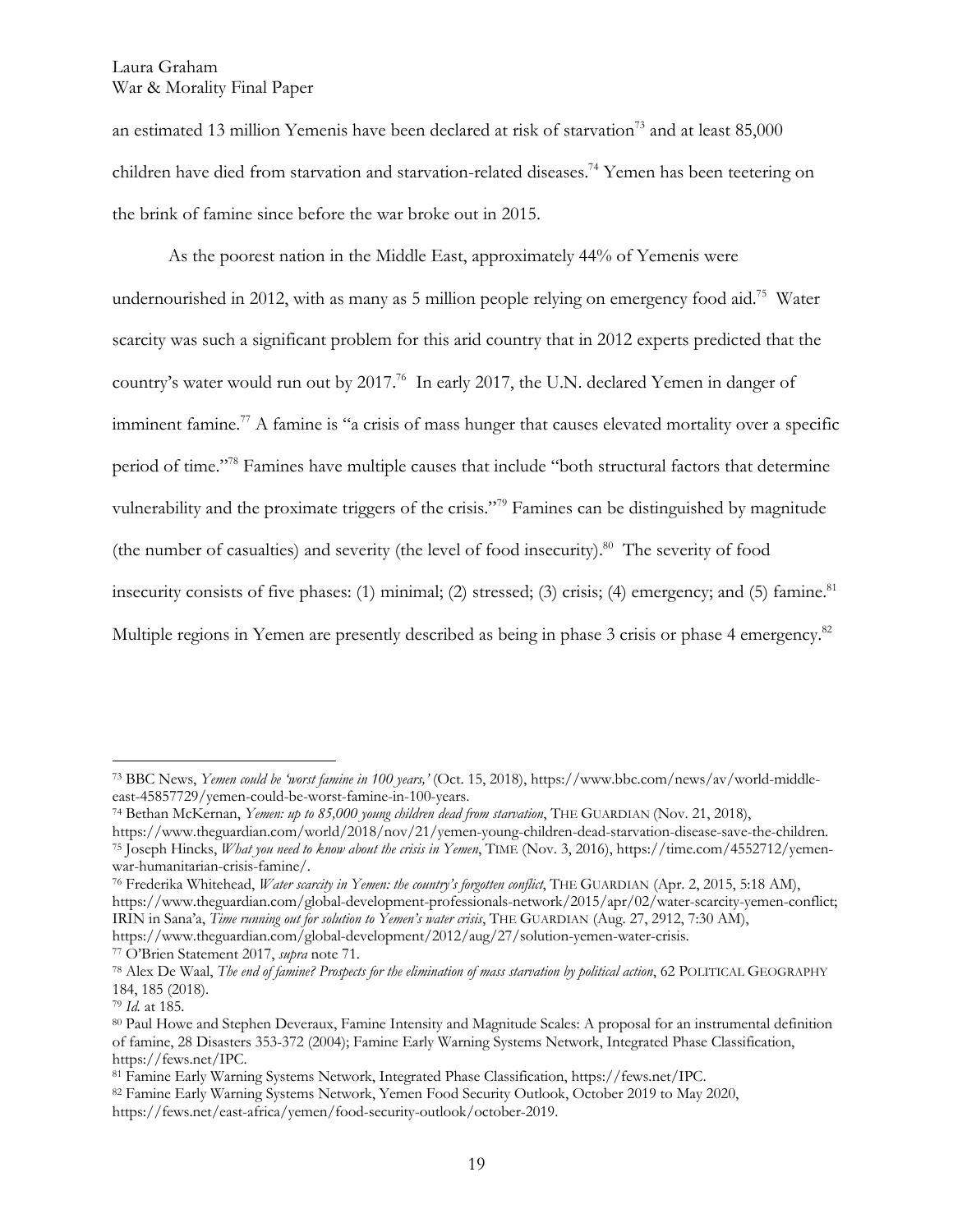The worst areas of food insecurity are where the conflict is being fought – Hudaydah, Sana'a, Ta'izz, Aden, and the Red Sea Coast villages.

Civilian deaths in Yemen caused by starvation and starvation-related diseases such as cholera are man-made.<sup>83</sup> Two categories of events are primarily responsible for starvation deaths and injury: (1) military attacks on agricultural and food production that destroy, deny or render useless OIS, and  $(2)$  blockades of airports and seaports causing obstruction of humanitarian aid.<sup>84</sup> The groups responsible for these atrocities include all of the major parties to the conflict: Iranian-supported Houthi rebels, Yemeni government and military, as well as the Saudi Arabia-led Coalition ("SLC"). Documentation of attacks on civilian food supplies shows that perpetrators targeted civilians as part of a method of warfare, an unambiguous violation of *jus in bello* and Just War tradition. <sup>85</sup> Some reports point to Saudi Arabia's Crown Prince Mohammad bin Salman having authorized the use of starvation as a method of warfare to defeat the Houthis.<sup>86</sup>

One of the main contributors to starvation and related diseases in Yemen has been the deliberate and disproportionate destruction of OIS, which includes attacks on critical infrastructure, such as electricity sources, water supplies, irrigation dams, agricultural extension facilities, as well as health facilities. The Human Rights Council reported that SLC airstrikes have caused significant damage to civilian objects leading to numerous civilian deaths.<sup>87</sup> Destruction of OIS in Ta'izz,

<sup>83</sup> See generally DE WAAL, supra note 17.<br><sup>84</sup> Martha Mundy, *The Strategies of the Coalition in the Yemen War: Aerial Bombardment and Food War, WORLD PEACE* FOUNDATION, 11 (2018), https://sites.tufts.edu/wpf/files/2018/10/Strategies-of-Coalition-in-Yemen-War-Final-20181005-1.pdf [hereinafter Mundy].

<sup>86</sup> A senior Saudi Arabia-led Coalition Arabia-led Coalition diplomat stated off-record, "Once we control them, we will feed them." *Id.* at 7; *See also* Middle East Monitor, *Bin Salman threatens to target women and children in Yemen despite international*  criticism, MIDDLE EAST MONITOR (Aug. 27, 2018, 10:39 AM), https://www.middleeastmonitor.com/20180827-binsalman-threatens-to-target-women-and-children-in-yemen-despite-international-criticism/.

<sup>87</sup> UN Office of the High Commissioner on Human Rights, *Yemen: United Nations Experts point to possible war crimes by parties to the conflict* (Aug. 28, 2018),

<sup>85</sup> *Id.* at 24.

https://www.ohchr.org/EN/NewsEvents/Pages/DisplayNews.aspx?NewsID=23479.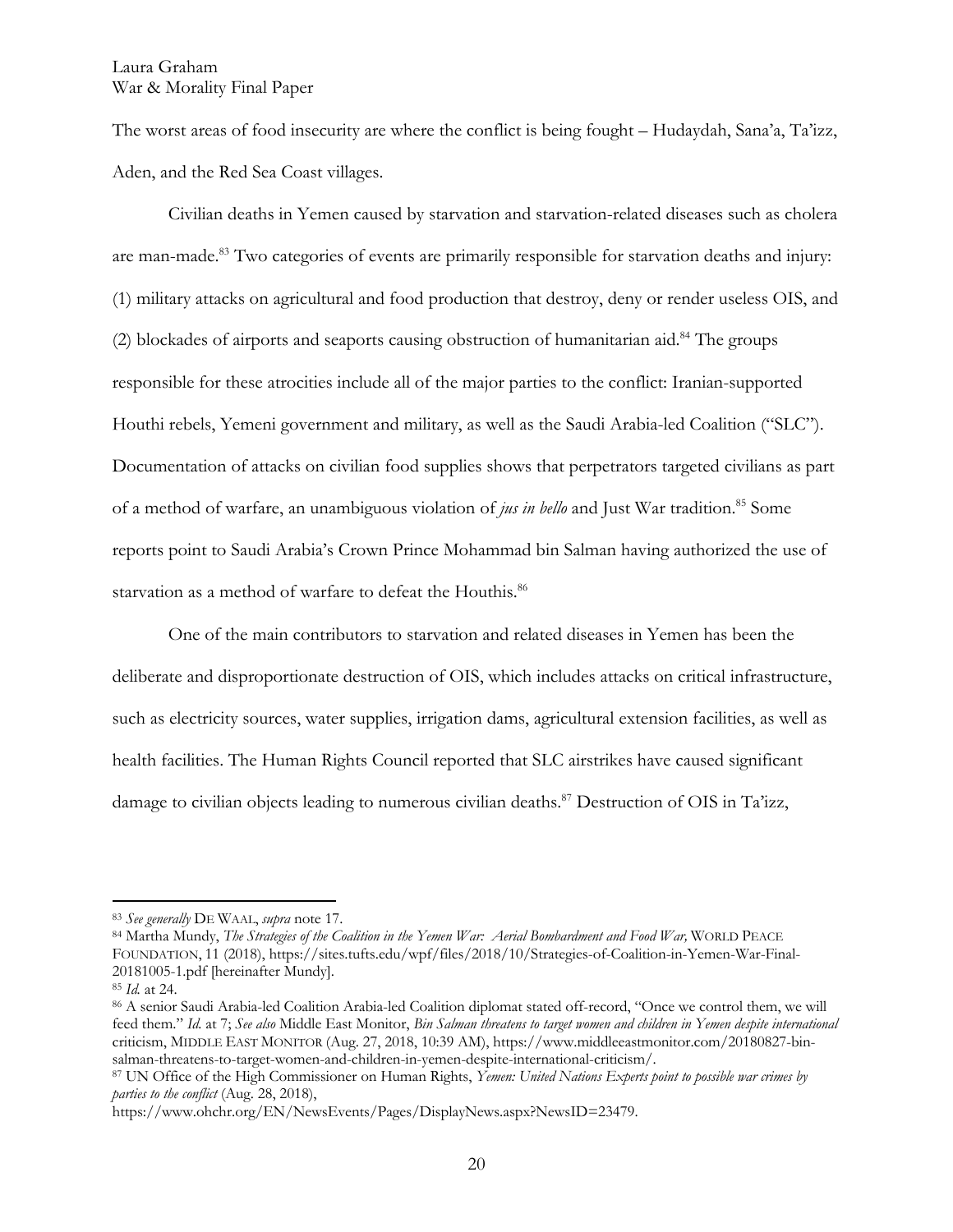Tihama, and the Red Sea Coast are some of the most egregious incidents of the war in Yemen causing starvation of civilians.

Because it was one of the primary battlegrounds in the conflict between Houthi rebels and the SLC, Ta'izz governorate suffered some of the worst death tolls of the war. Beginning in 2014, civilian objects were repeatedly targeted, leading to the deaths and displacement of many civilians.<sup>88</sup> A variety of factors have worsened food insecurity in Ta'izz leading to starvation of civilians. As a result of ongoing fighting, access to food in markets has been reduced significantly, and the price of food items has increased drastically, making food unaffordable for many.<sup>89</sup> Additionally, SLC airstrikes targeting farms, markets, agricultural offices, and transportation centers have further increased food shortages.<sup>90</sup> In December 2017, SLC airstrikes targeted a market in al-Ta'iziyah district, completely destroying the market and leaving 54 civilians dead and a further  $32$  injured.<sup>91</sup> Seventy five percent of the civilian population in Ta'izz in August 2018 were ranked as food insecure and at least 85% were dependent on humanitarian aid.<sup>92</sup>

In addition to the attacks in Ta'izz, other areas of the country, including fishing villages, have been targeted. Many airstrikes on agricultural targets were conducted from March 2015 to August 2016.93 Attacks on agricultural land are particularly egregious because only 5% of Yemen's land is arable, and prior to the war, only 3% of Yemen's total land surface was used for agriculture.<sup>94</sup> In Tihama, the attacks on OIS were not on fields or flocks, but on irrigation systems powered by oil-

<sup>88</sup> World Peace Foundation, Accountability for Mass Starvation: Starvation in Yemen Policy Brief, WORLD PEACE FOUNDATION, 6-7 (2019), https://sites.tufts.edu/wpf/files/2019/06/Accountability-for-Starvation-Crimes-Yemen.pdf [hereinafter WPF Policy Brief].

<sup>89</sup> *Id*. at 6-7.

<sup>90</sup> *Id*. 91 *Id*. 92 *Id*. 93 Mundy, *supra* note 84, at 11. 94 Food and Agriculture Organization of the United Nations, *Selected Indicators*, http://www.fao.org/faostat/en/?#country/249.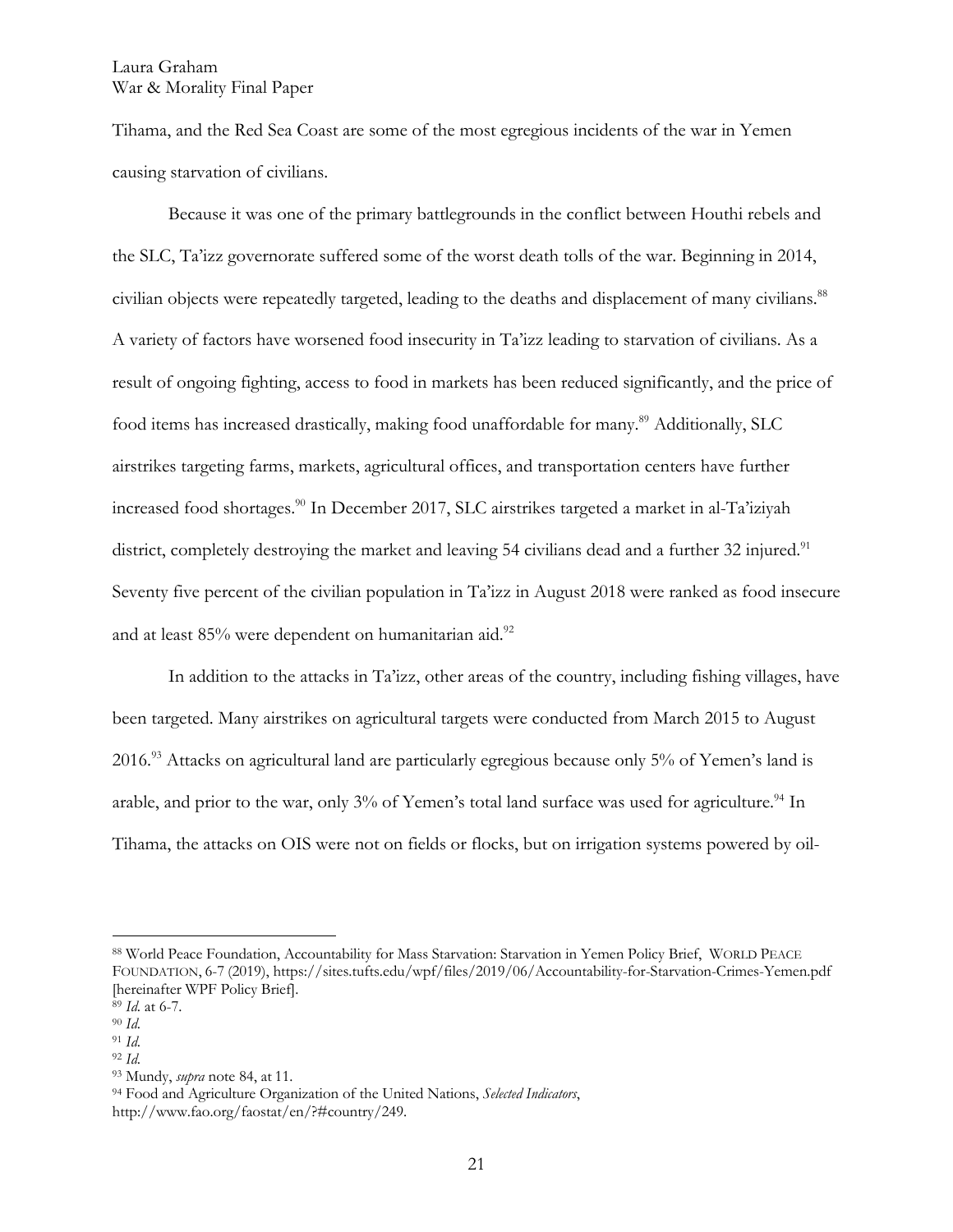driven pumping. Beginning in 2011, and as a consequence of the war, oil shortages and price increases have made it near impossible for farmers to irrigate their land.<sup>95</sup>

Since the late 1970s, the World Bank has invested in professionally engineered water diversion structures, overseen by the Tihama Development Authority ("TDA"), used to strengthen water disbursement to farm lands in the region.<sup>96</sup> Twice in August 2015 and again in September, the SLC delivered a total of 15 airstrikes on the TDA's central compound just outside Hudaydah, and a further three airstrikes attacked irrigation structures in wadi Siham in October 2015.<sup>97</sup> The Yemen Data Project reports two additional attacks on TDA infrastructure in 2016 and another three in early 2017.<sup>98</sup> As a consequence of these attacks, agricultural yields decreased by 24% among farmers in wadi Zabid and 46% in wadi Siham, due primarily to irrigation water shortages.<sup>99</sup> The Tihama region, once considered the breadbasket of Yemen, has decreased land cultivation by 51%, crop yields declined by 20-61% per hectare, there has been a complete annihilation of fruits, vegetables, and livestock population, leading to 43% of the population being food insecure.<sup>100</sup>

Artisanal fishing has long been a primary source of food production in Yemen. The General Authority of Fishing in the Red Sea documented damages to fishing from the beginning of the war through December 2017, reporting 146 fishermen killed and 220 fishing boats destroyed by SLC

<sup>95</sup> Mundy, *supra* note 84, at 13.<br><sup>96</sup> *Id*. at 14.<br><sup>99</sup> *Id.* 98 *Id.* 99 The Water and Environment Center of San'a' University, Food Production, Irrigation, Marketing, and Agricultural Coping <sup>99</sup> The Water and Environme *Mechanisms, Tihama (Wadi Zabid and Wadi Siham), Briefing Note 2-Food Security* (FBLN, NICHE-Yem027), Flood-Based Livelihoods Network Foundation, http://spate-irrigation-org/wp-content/uploads/2018/02/Briefing-Note-2- %E2%80%93-Food-Security-pdf.<br><sup>100</sup> Flood-based Livelihoods Network Foundation, *Yemen's Burnt Granary*, http://spate-irrigation.org/yemens-burnt-

granary/#more-6422.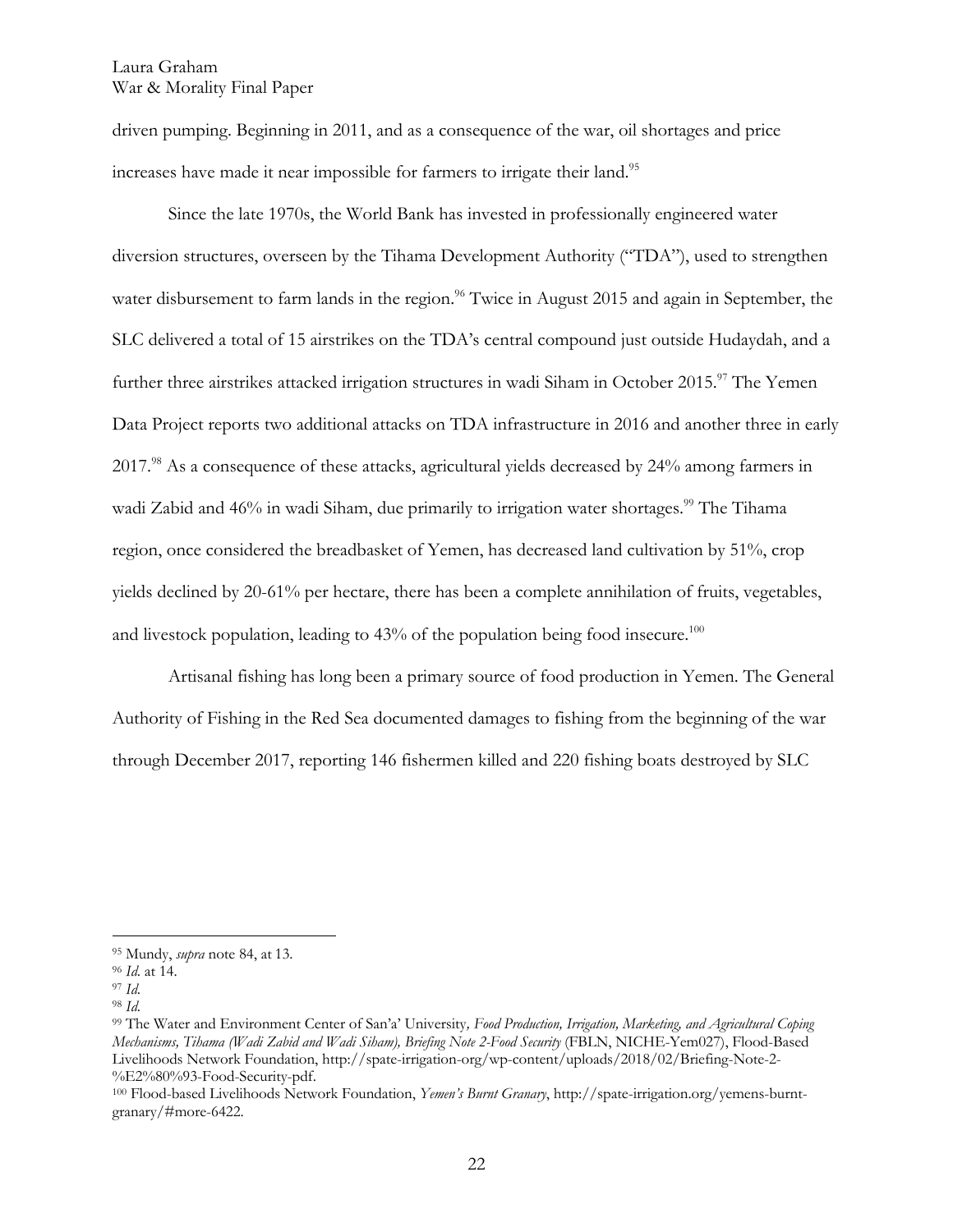airstrikes in 2018.101 Prior to the war in 2015, Yemen's fisheries sector ranked second in terms of exports and constituted 2% of Yemen's GDP.<sup>102</sup>

Another major cause of starvation in Yemen is the unlawful obstruction and manipulation of humanitarian relief because of blockades. Evidence of impeding humanitarian supplies and operations shows that blockades have halted delivery of humanitarian assistance and have caused unreasonable delays in transportation of humanitarian aid to areas affected by the famine.

Hudaydah was Yemen's poorest governorate prior to the outbreak of war in 2015.<sup>103</sup> Sixty percent of Yemen's malnourished population resided in Hudaydah.<sup>104</sup> There are three major ports in the governorate, two of which (Al-Hudaydah and Al-Saleef) receive the majority of Yemen's food imports; the total number of commercial imports has declined significantly since 2014.<sup>105</sup> There are two other ports in Yemen at Aden and Al-Mukalla, but they lack the infrastructure necessary to receive bulk food shipments.106 In April 2015, the SLC undertook a blockade of the Red Sea ports in order to inspect commercial ships that could be carrying prohibited weapons to the Houthis.107 The consequence of the blockade, which lasted 16 months, was to effectively limit the flow of food, fuel, and medicine to civilians.<sup>108</sup> On 6 November 2017, the SLC retaliated against a Houthi missile attack on Riyadh by imposing a 16-day total air, sea, and land blockade of Yemen, which blocked all food and fuel coming into the country,<sup>109</sup> leading to increased food insecurity and deaths by starvation and malnutrition.

<sup>101</sup> Taqrir 'an al-qita ' al-samaki fi-'l-bahr al-ahmar ba'd alf yaum min al-'udwan [Report on the fishing sector in the Red Sea after a thousand days of the aggression] al-Hai'ah al-'Amman li'-Masa'id al-Samakiya fi'l-Bahr al-Ahmar, 13-43(Jan. 2018).

<sup>102</sup> Ammar Al-Fareh, *The Impact of the War in Yemen on Artisanal Fishing of the Red Sea*, LSE MIDDLE EAST CENTRE REPORT, <sup>7</sup> (2018), http://eprints.lse.ac.uk/91022/1/Al-Fareh\_The-impact-of-war\_Author.pdf. 103 WPF Policy Brief, *supra* note 88, at 7.

<sup>104</sup> *Id.*

<sup>105</sup> *Id*. 106 *Id*. at 7-8.

<sup>107</sup> *Id.*

<sup>108</sup> *Id*. at 8. <sup>109</sup> *Id*.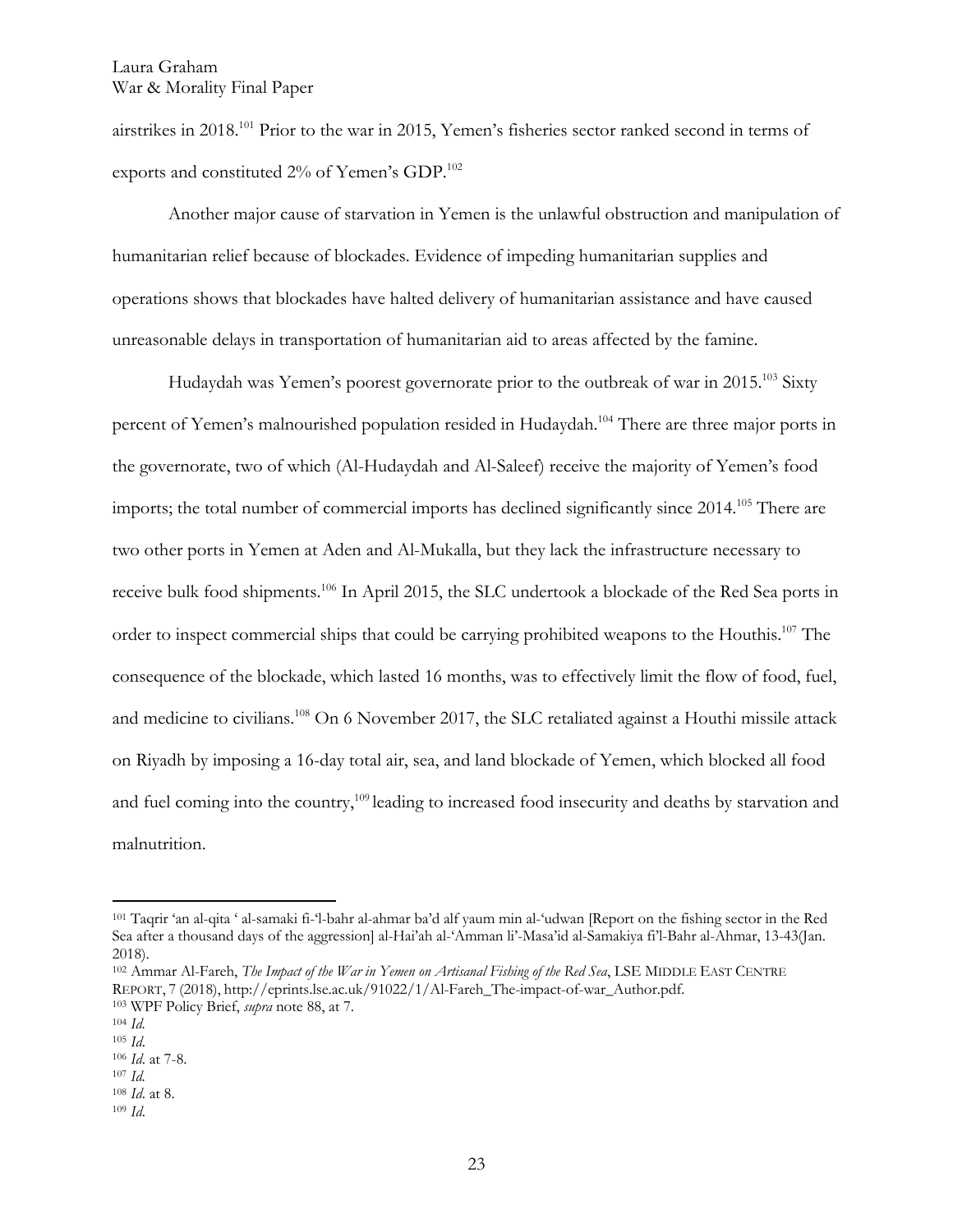The war in Yemen presents a very different case study from the Nazi Hunger Plan. While the Nazis used starvation as a weapon of extermination, the SLC are using blockades and attacks on Houthi-strongholds. Even if it could be proven that the SLC's tactics did not intentionally starve civilians or specifically target OIS for destruction, which would be very difficult to prove based on the evidence presented above, these tactics are nevertheless *malum in se* because the result is reckless indifference to the starvation of civilians in violation of the four principles of IHL set forth above. Additionally, although SLC blockades and airstrikes in Yemen may intend a good effect (e.g., to defeat the Houthi rebels and restore peace and security in the region), the bad effect (starvation) fails justification under DDE's third and fourth conditions because it is impermissible to use a bad means to achieve a good end, and the effect of bringing an end to the war, which has not worked anyway, is not proportional to the starvation deaths of civilians. For these reasons, I advocate for stricter prohibitions on legal methods of warfare that lead either directly or indirectly to starvation.

#### **Part IV: Conclusion**

This paper has argued that the use of starvation as a method of warfare should be absolutely prohibited under international law because it is *malum in se*. While some might argue that both IHL and ICL prohibit starvation already, I submit that the current legal instruments prohibiting starvation are inadequate, both because they are not enforced and because current instruments permit starvation when it is an indirect consequence of legal methods of warfare, such as sieges and blockades. These problems underscore the need for greater restrictions in the existing legal framework to ensure that starvation is never a permissible outcome of a military objective, whether directly or indirectly.

The problem of enforcement owes largely to the fact that the most recent examples where starvation crimes have been committed – Yemen and Syria – do not come under the jurisdiction of the ICC. Without a referral from the U.N. Security Council to the ICC, it is highly unlikely that

24